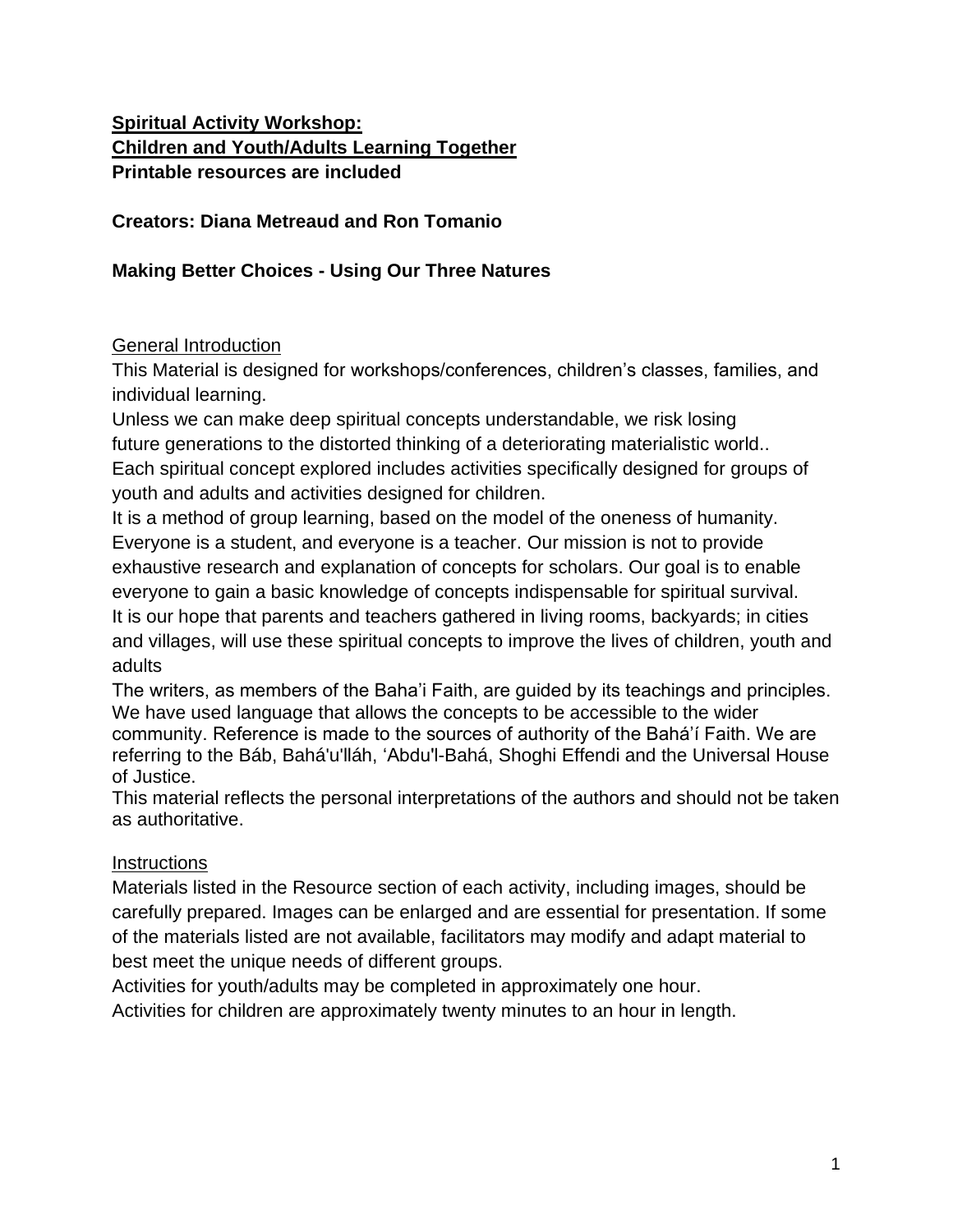### **Adult Activity 1**

Document with text to be read aloud by participants. Facilitator may choose to use a projector.

Materials in Resource Section

**Facilitator asks** a participant to read this quotation in a loud voice:

## **"Therefore we say that man is a reality which stands between light and darkness. From this standpoint his nature is threefold: animal, human and divine. The animal nature is darkness; the heavenly is light in light."**

**-** 'Abdu'l-Bahá**,** Bahá'í Reference Library: *Promulgation of Universal Peace*:139

**Facilitator says:** Everyone wants to make better decisions. Who among us has not wished that we can take back something we said or did? A common reaction after making such a mistake is to hit ourselves on the head and say, "What was I thinking!" We instinctively blame our animal nature for "taking control" of our mind. We may think that a part of ourselves is inherently evil. But this is not so. Our three natures were designed by God to improve our lives and not to harm us. Our three natures are inherently good. However, they can be misused. Our best chance for making better choices is when the spiritual nature is in control.



#### **Facilitator shares:** Image **A** with participants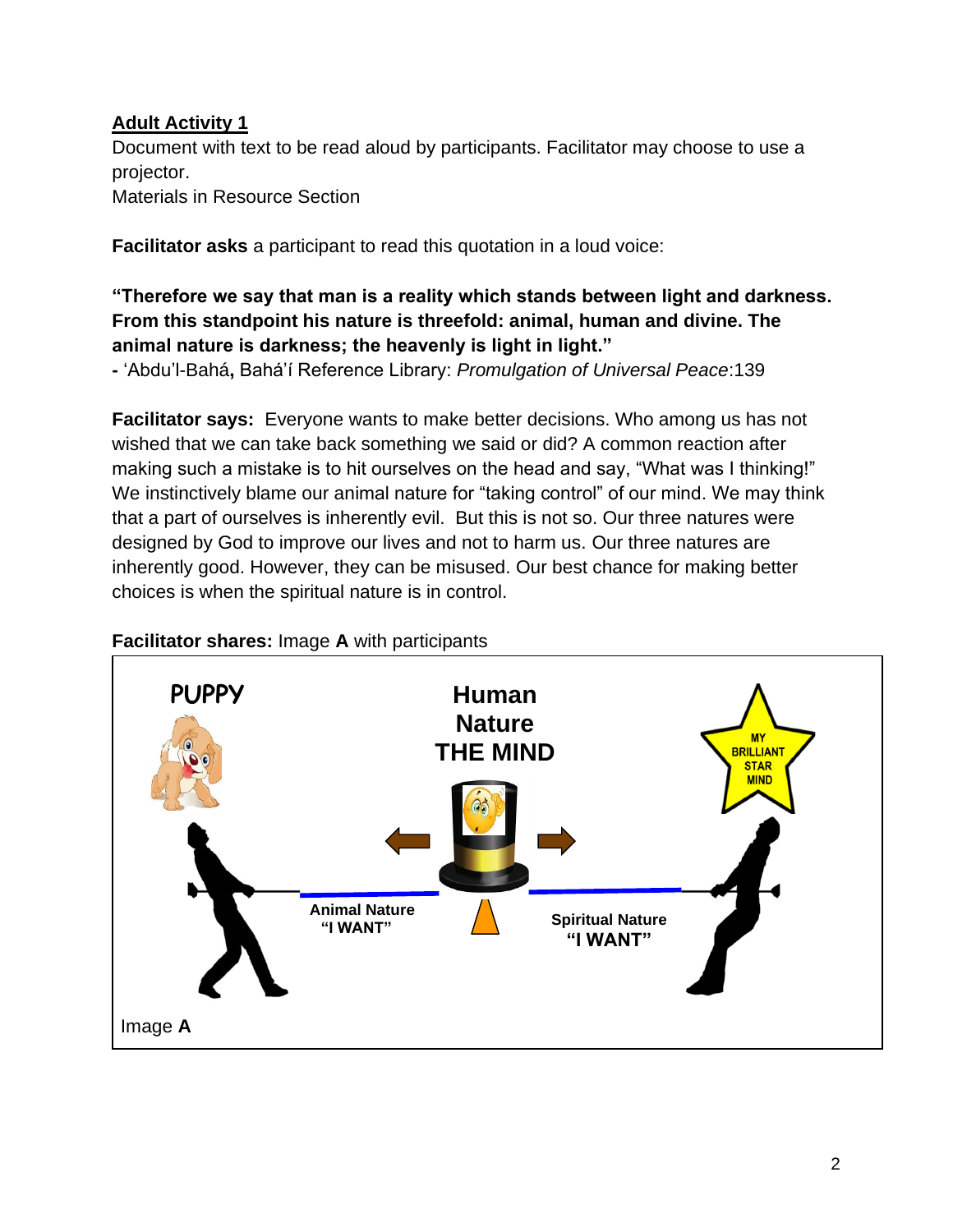**Facilitator says:** At times, it can feel like we are being pulled in opposite directions by forces beyond our control. Throughout time, the Prophets of God have urged humanity to end this power struggle by letting the spiritual nature be the decision maker. It makes sense to let the spiritual nature, that can perceive all facets of reality, control our lives. Our three natures were created by God to help us to make better decisions.

Part of the solution to any of life's problems revolves around this question: "Who controls the mind, the main power of the human nature.

Who makes our decisions? Will it be our animal nature or our spiritual nature? Let's describe the capabilities of our three natures:

The animal nature can only understand what can be identified by our five senses. We need to be able to feel it, see it, hear it, smell it or taste it. In other words, this nature can only understand "**tangible physical realities".**

The human nature, whose main power is the mind, can also understand **tangible physical realities,** plus "**intangible mental realities"**, such as time, space and scientific theories.

The spiritual nature can understand everything the two lower natures perceive plus it can also understand **"intangible spiritual realities".** It understands the attributes of God such as love, forgiveness, justice… Aren't these virtues what we value most of all?

For further explanation - Appendix

**Facilitator says:** This illustration shows the animal nature and the spiritual nature both vying for control of the mind. The mind is in the middle being pulled in a tug-of-war. **The main power of the human nature is the mind.** 

We want to make decisions that make us stronger, healthier, not weaker -- decisions that bring us closer to God.

Let's call the animal nature **"puppy mind"** and the spiritual nature **"brilliant star mind".**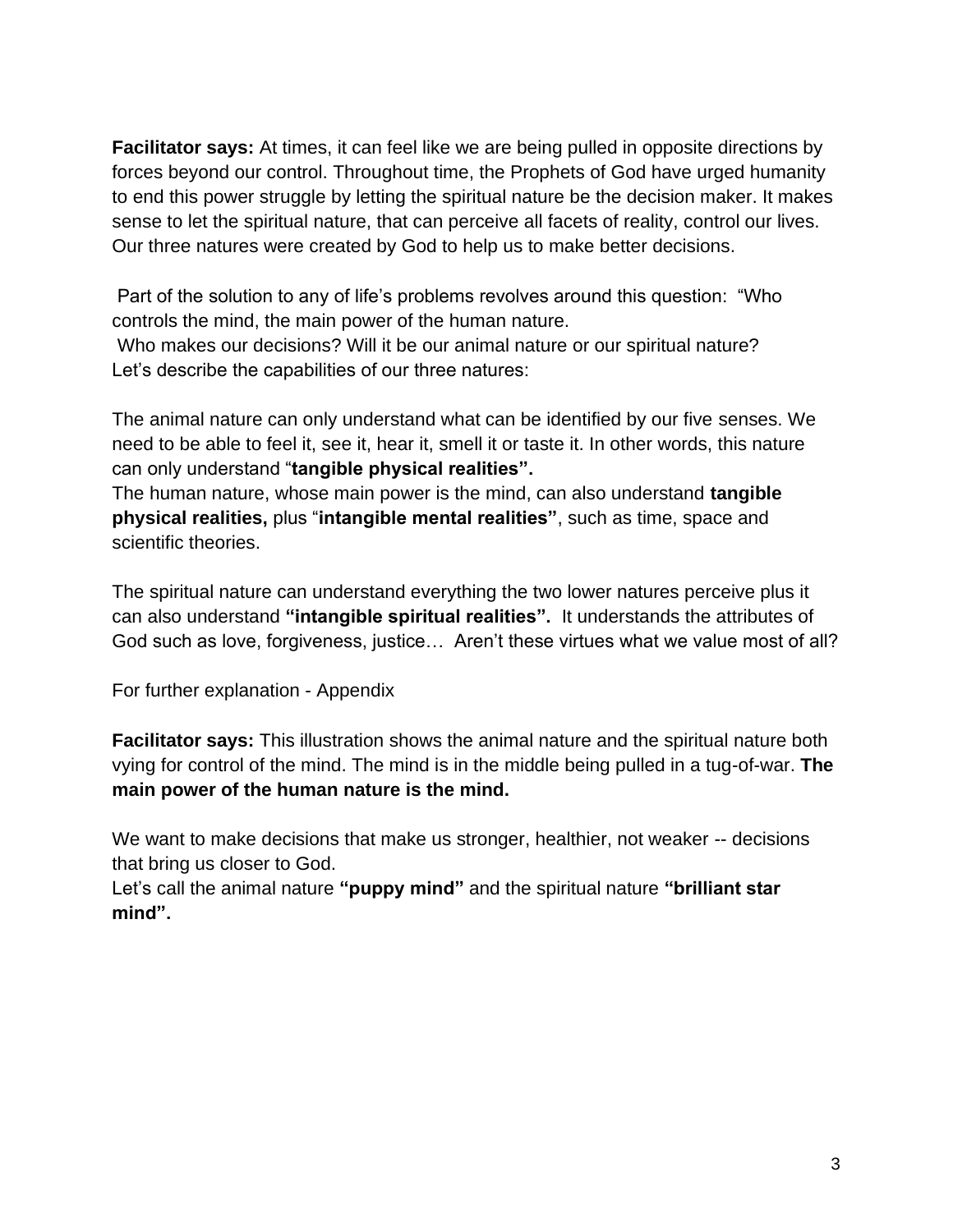### **Facilitator shares Image F** with participants



**Facilitator says:** A puppy only understands what it wants right now. It doesn't know how to make a decision that brings it closer to God. It is telling me: I want what I want when I want it! And I want it right now and I don't care what anyone else wants. A puppy doesn't understand what it is supposed to do. It has to be trained. We are going to call this type of thinking "Puppy Mind".

Let's all practice our puppy mind. Let's all shout on the count of three " I want it right now!"

### **Participants shout together**: " I want it right now!"



## **Facilitator shares Image G** with participants

**Facilitator says:** A Brilliant Star Mind tries to do what is good for me, my friends, my family and my co-workers. It's not all about me. My Brilliant Star Mind is telling me: "I want to be happy and I want everyone else to be happy too. I also know that when I make a good decision I get closer to God and I help others get closer to God."

**Facilitator sets up:** the long rope in front of participants.

**Facilitator puts 2 tape** markers on floor -- 2 feet from center on each side of rope.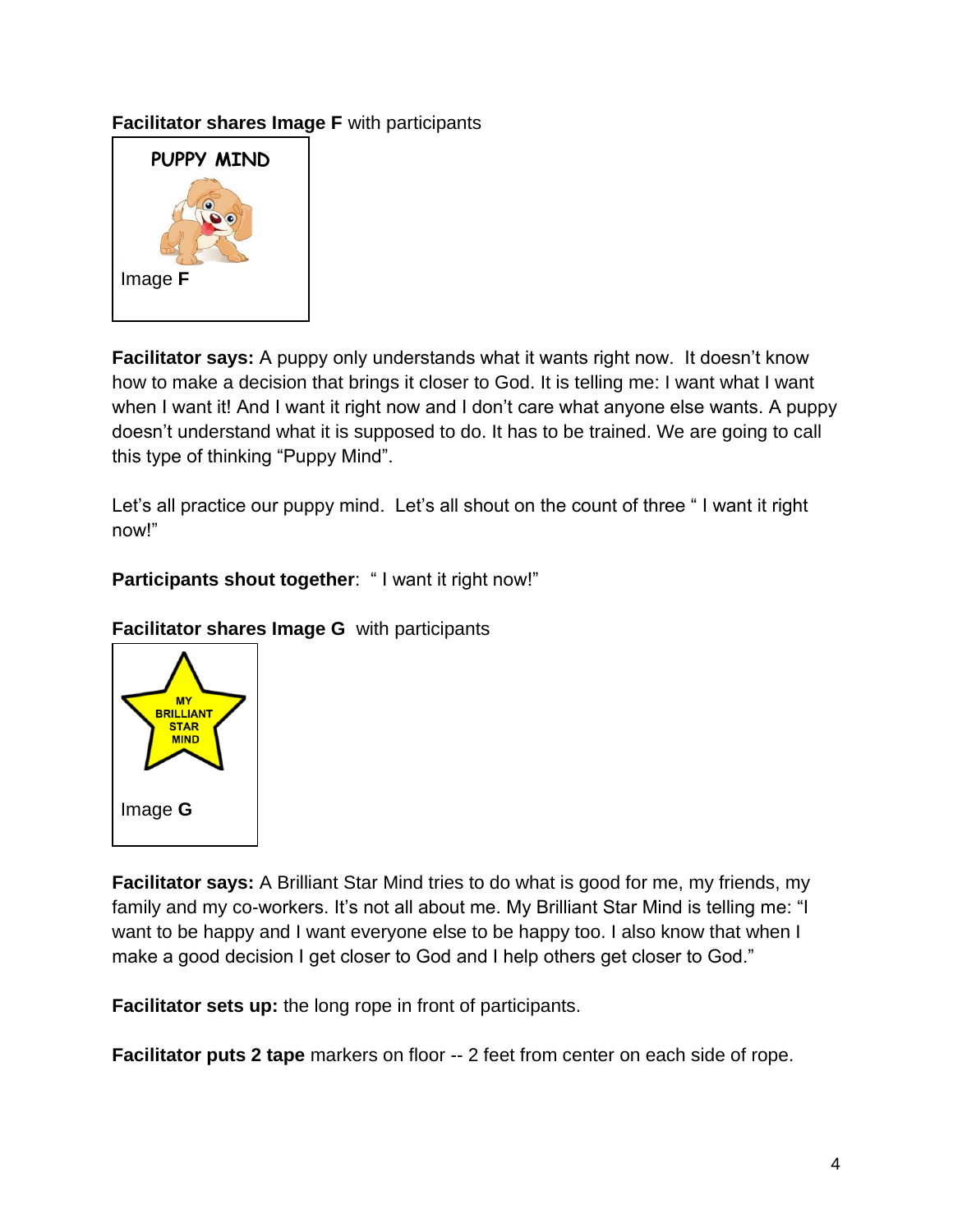### **Facilitator shares Image I** with participants



**Facilitator says:** The Choice Maker is our human nature. It is our intellect -- our mind. Our mind will make decisions based on the strength of the influence of our animal or spiritual nature. The Choice Maker is standing at the center and is holding onto the rope. We will have the "spiritual nature" side of the rope and the "animal nature" side of the rope. Whichever nature is stronger is going to be the one to make the choice for us. Hopefully, the spiritual nature makes a healthy Brilliant Star choice that brings us, our friends, family and coworkers closer to God.

Or our animal nature might be making a Puppy Mind choice that makes us feel alone and far from our friends, family and God.

Now we are going to look at some scenarios. We will see what the Puppy Mind tells us to do and what the Brilliant Star Mind tells us to do. We will see who is really in control of our mind. Who is our " Choice Maker". Do we make a Puppy Mind choice or a Brilliant Star Mind choice.

**Facilitator asks:** volunteer to be the "Choice Maker" and directs this participant to to hold center of rope.

**Facilitator puts:** "Choice Maker" hat-shaped necklace on participant.

#### **Scenario 1**

#### **Facilitator says:**

It is the opening night of the new "Star Wars" movie. It is also our regular prayer meeting night.

My Puppy Mind tells me "I can't wait to see this movie. I'll just send out an email telling people I don't feel well and need to cancel this week's prayer meeting."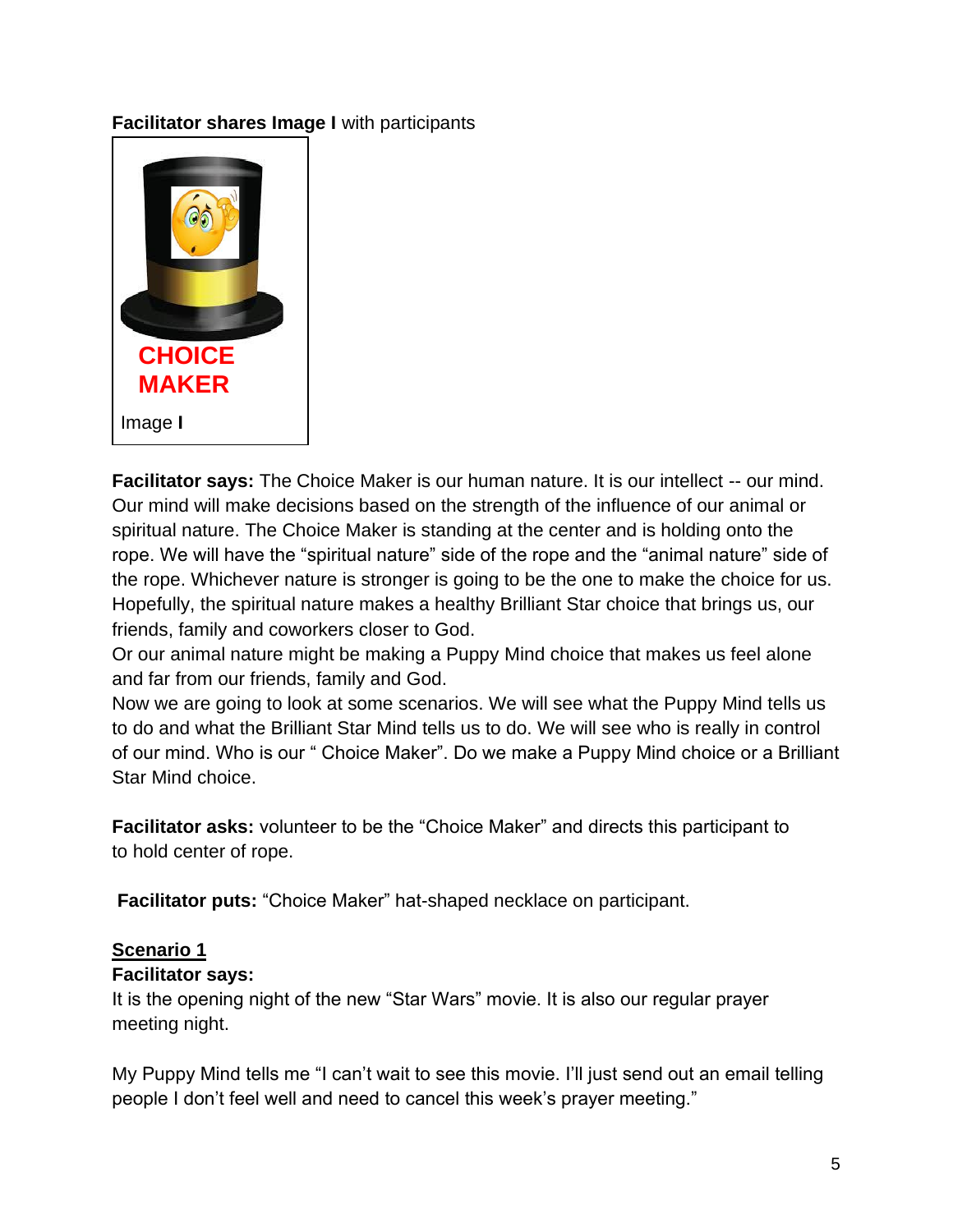My Brilliant Star Mind tells me "I should have the prayer meeting tonight and go to the movie another day soon."

Now we are going to have a tug of war game between the Puppy Mind and the Brilliant Star Mind.

**Facilitator asks group:** What are some reasons our puppy mind thinks of for cancelling the meeting and going to the movie tonight?

And What are some reasons your brilliant star mind thinks of for having the prayer meeting tonight and going to see the movie another night?

**Facilitator:** as participants give reasons, invite each to come forward. Place either a puppy mind or a brilliant star necklace around their neck and direct participant to join corresponding side of tug of war rope.

**Facilitator says:** We all need to know that the brilliant star mind is not going to win every tug of war. Sometimes our puppy mind will win.

When this happens, it is not the end of the world. We realize our mistake and try harder the next time. Sometimes these tug of war choices will determine the course of our lives.

Okay. Everyone hold the rope tightly.

The "Choice Maker" will hold the rope lightly on the tape mark in the center and follow whichever side is moving the rope. Whichever side can pull the Mind -- the "Choice Maker" past their side's tape line will be the winner.

Now both sides pull the rope. Go!

**Facilitator announces** the winning side. S/he collects the necklaces and asks asks participant volunteers to return to their seats.

**Facilitator asks:** What can be learned from the outcome of this tug of war? What effect will this choice that our mind made have on us and on others?

#### **Participants respond**

#### **Scenario # 2**

**Facilitator asks:** for a different volunteer to be the "Choice Maker". Facilitator places "Choice Maker" Necklace on volunteer who holds center of rope.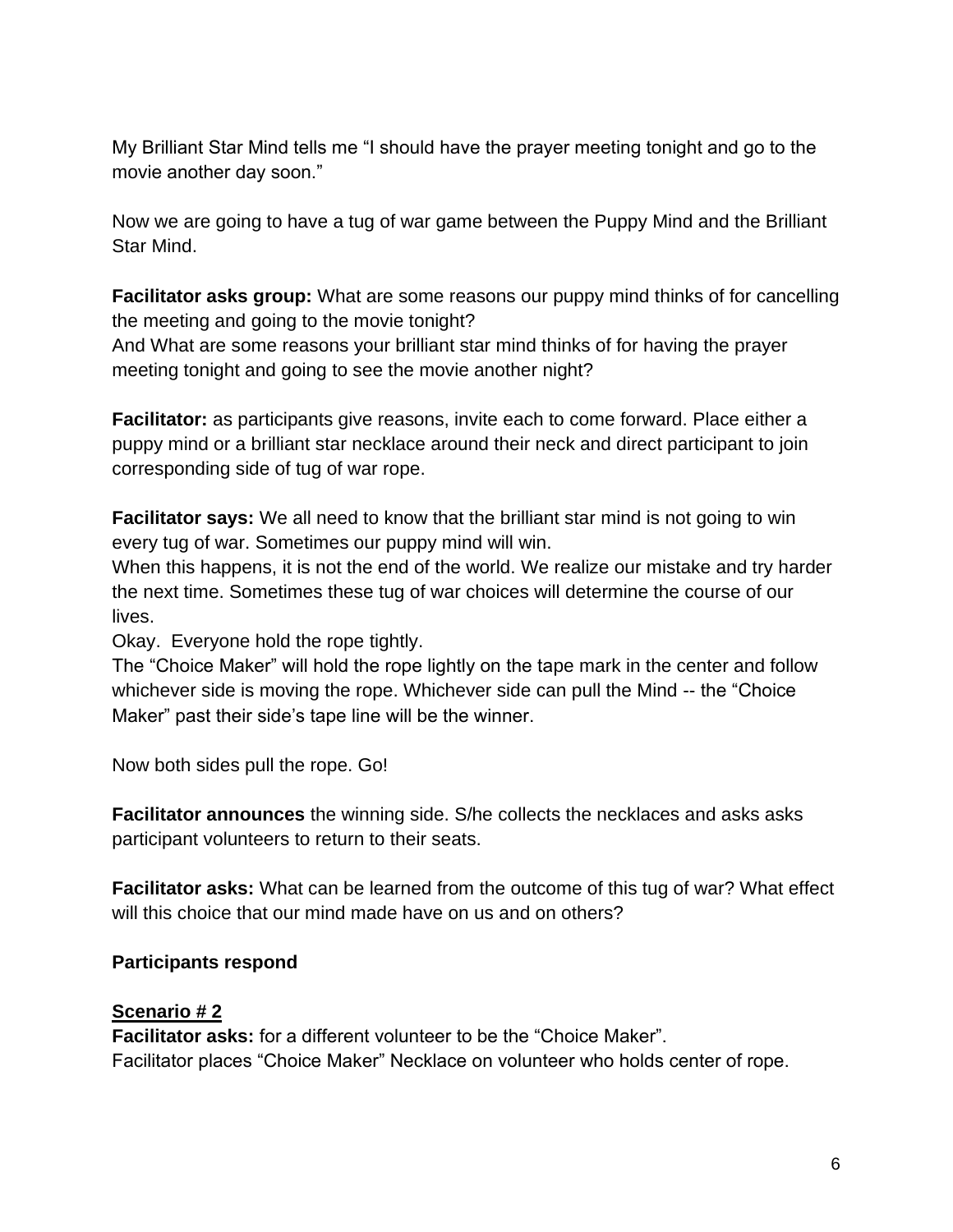**Facilitator says:** I have arranged for myself and my partner to volunteer at a local food bank every week, but I did not consult with my partner.

My puppy mind tells me "I think it's enjoyable and good for me and so it has to be good for my partner too."

My Brilliant Star mind tells me: "Not everyone feels and thinks exactly like I do. We should consult to be sure that this service we choose to do together will be enjoyable and good for my partner too."

**Facilitator asks group:** What are some reasons our puppy mind thinks of for volunteering both of us at the food bank without consulting first? And What are some reasons our brilliant star mind thinks of for consulting our partner first?

**Facilitator:** as participants give reasons, invite each to come forward. Place either a puppy mind or a brilliant star necklace around their neck and direct participant to join corresponding side of tug of war rope.

**Facilitator says:** Whichever side can pull the Mind --- the "Choice Maker" past their tape line will be the winner.

Now both sides pull the rope. Go!

**Facilitator announces** the winning side. S/he collects the necklaces and asks asks participant volunteers to return to their seats.

**Facilitator asks:** What can be learned from the outcome of this tug of war? What effect will this choice that our mind made have on us and on others?

#### **Participants respond**

**Facilitator says:** The puppy mind does not think of the future. For the puppy mind, "now" is the only time there is and I am the only person that matters. The value of others is seen in how they improve my puppy life. Other people will put up with puppy behavior for a little while but not forever. Puppies usually form relationships with other puppies. Their relationship is an unending tug of war.

Let's all take two minutes to quietly think about a decision we made which changed the course of our own lives. Who won? Did our puppy mind win or did our brilliant star mind win?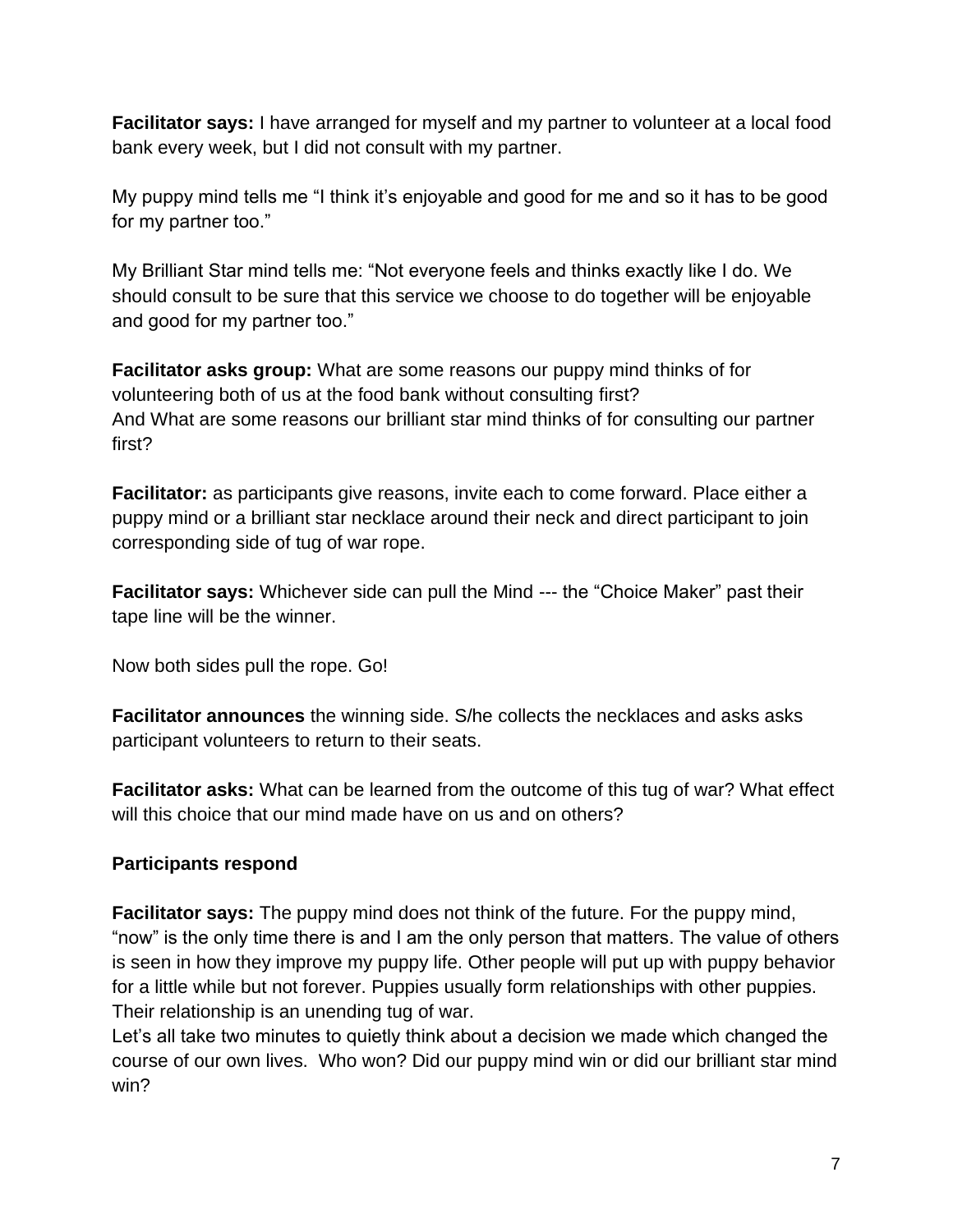### **Allow two minutes**

**Facilitator:** If time allows, invite participants to share their thoughts on how their choices) changed the course of their lives.

They may turn and talk with someone next to them and/or share with the whole group.

**Facilitator asks**: Will everyone who has ever made a "puppy mind" decision raise your hand.

#### **Participants respond**

**Facilitator asks**: What happens if the puppy mind continually ignores the guidance of the brilliant star mind?

### **Allow 3-5 minutes for group discussion**

**Facilitator says:** The future for the puppy mind is to become more and more isolated from everyone, even other puppy minds, who are also only interested in what makes them happy. Eventually the blind spots become bigger and bigger to the point where they only see their own needs.

**Facilitator shares** Image **B** with participants



**To the Facilitator and all participants:** 

**Facilitator says: The physical world has been created by God to teach us deep spiritual concepts. It is the hope of the creators of this activity that we all make the transition as quickly as possible, from being student participants, to being teachers, sharing these ideas with others. Spiritual concepts are the building blocks for an ever-progressing world civilization.**

**Please feel free to adapt this material to best meet the unique needs of different groups.**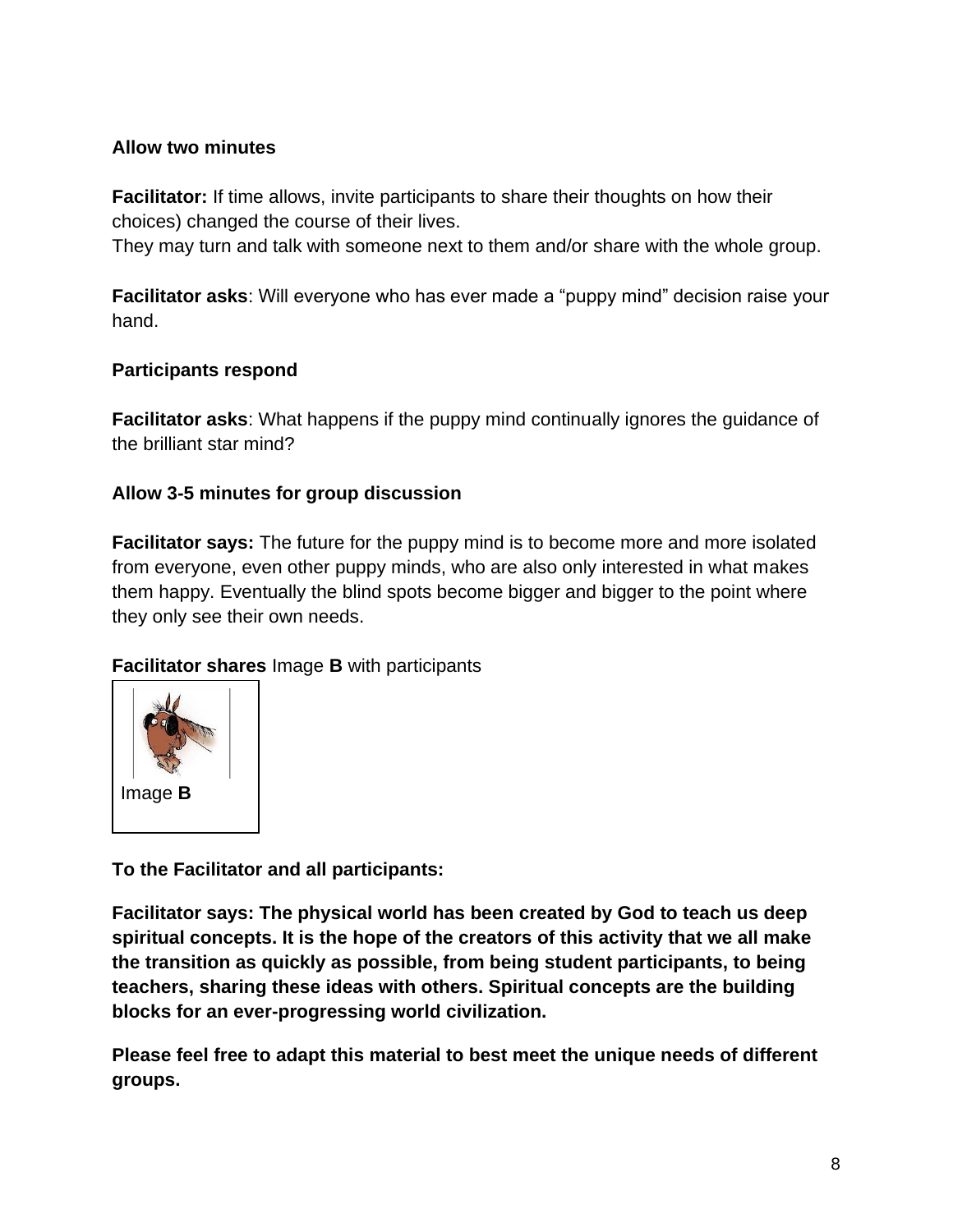### **Adult Activity 2**

Document with text to be read aloud by participants. Facilitator may choose to use a projector.

Materials in Resource Section

#### **Facilitator shares** Image **C** with participants



**Facilitator says:** We are now going to look at some scenarios in which the spiritual nature and the animal nature are competing for control of the mind.The mind is the main power of the human nature.

**\* Facilitator if using channeled plank with ball and volunteers for physical demonstration, set it up on the table in front of participants. If not, continue with text and discussion, without physical activity.**

**\*Facilitator says, if using channeled plank and ball:** One end of the channeled plank represents the animal nature. The other end represents the spiritual nature. The ball in the middle represents the mind -- the human nature.

#### **Scenario 1: "The Animal Nature Reacts"**

Your wife is walking hand-in-hand with you in the park and a big dog is charging toward you both. Instantly, her spiritual nature decides that in this situation she needs help from her animal nature. Your spouse puts herself in front of you to protect you. She has trained her mind to check in first with her spiritual nature. The spiritual nature decides it should pass the decision over to her animal nature and let it take control.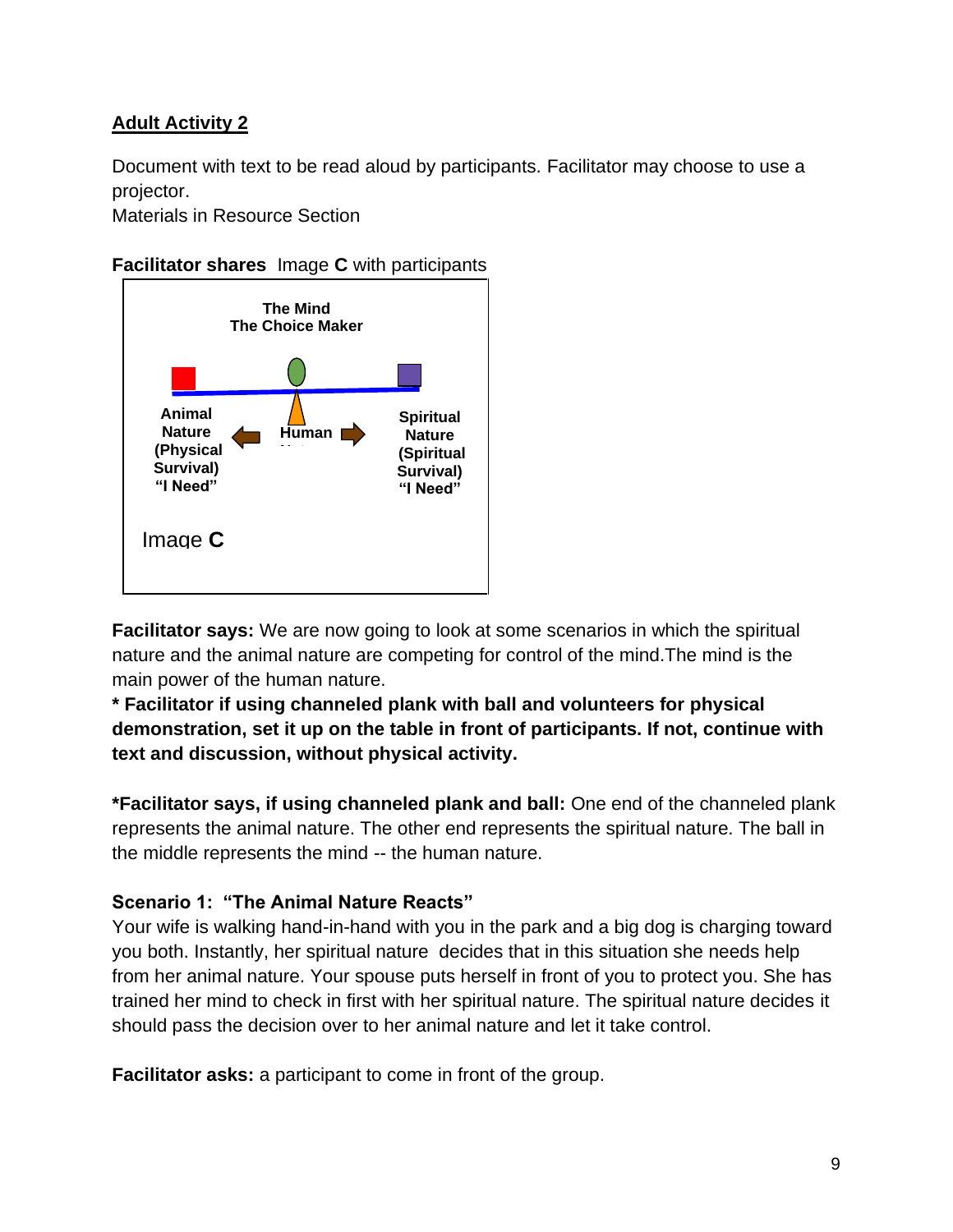**Facilitator says:** Please roll the ball, the "choice Maker" to the spiritual nature end to check in with that nature. Then roll the ball to the animal nature end to take control and make the choice.

**Participant rolls ball** from fulcrum center, first toward the spiritual nature end and then toward the animal nature end.

**Facilitator says:** In real time this can happen in a second. Don't underestimate the capability of the spiritual nature to make quick decisions. For some decisions, the spiritual nature passes control to the animal nature.

#### **Facilitator shares Image D** with participants



## **Scenario #2: "The Spiritual Nature Reacts" -- Threat or no Threat?**

**Facilitator says:** I am driving along the highway observing the legal speed limit Someone comes up behind me and blares the horn. I see the driver in the rear-view mirror shaking their fist at me. My animal nature instantly sends a threat signal. It is telling me to beep my horn back and yell out of my window in an effort to protect myself. My spiritual nature determines that I am not in immediate danger from horn noise.

My spiritual nature tells me that horn noise can't hurt me. I reject letting my animal nature choose my response. My spiritual nature response is that I do not want to make a bad situation worse. And I don't want to break the law and exceed the speed limit. I calmly put on my turn signal and pull over, letting the other car pass. I could say a prayer for protection that this road-rage driver does not harm themselves or another person.

My spiritual nature also tells me that there could be a number of legitimate reasons for this person's behavior. Perhaps there is a medical emergency that involves the driver, a passenger or someone at their home. I can always assume the best instead of the worst about another person.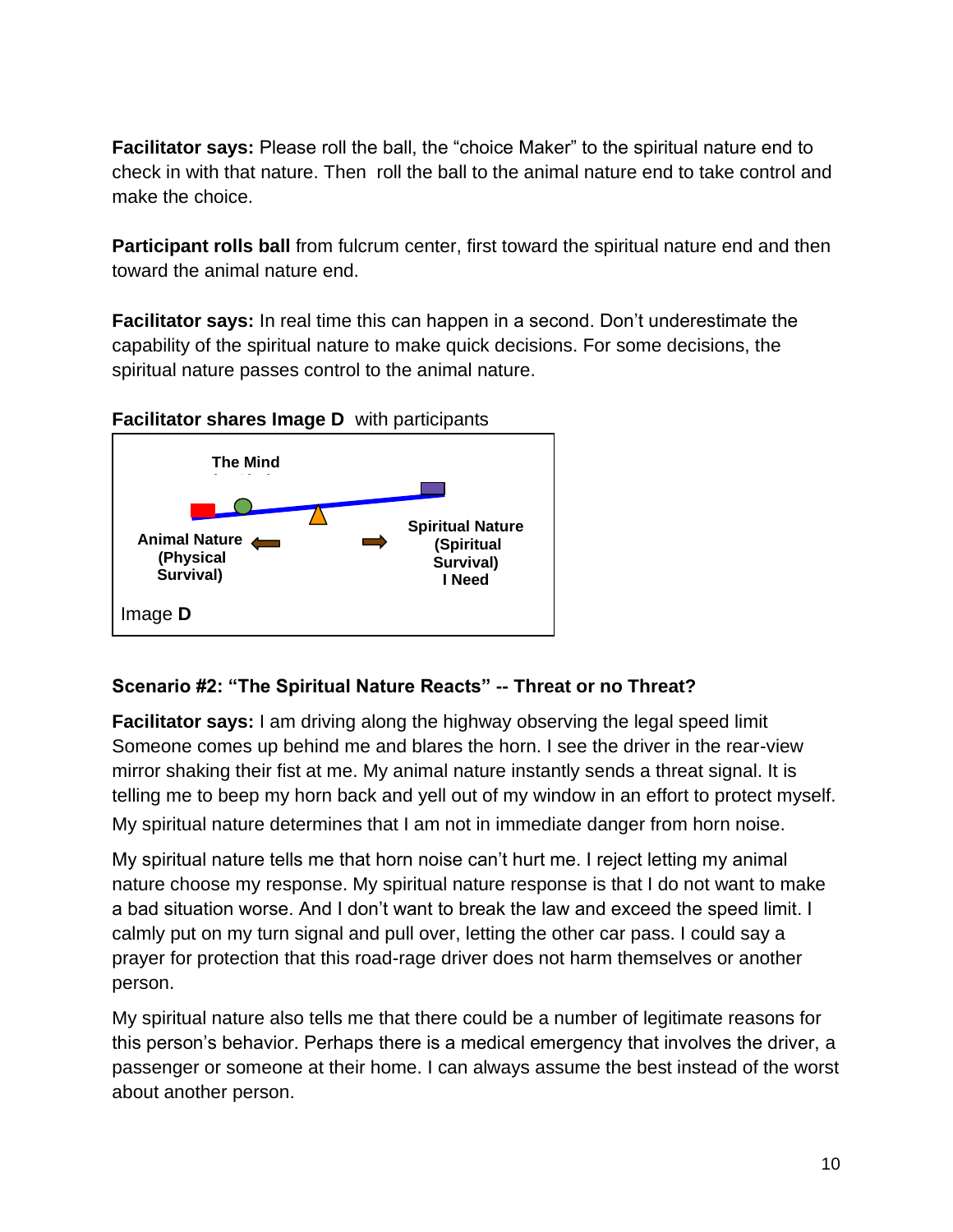**Facilitator asks:** another participant to come in front of the group.

**Facilitator says:** Please roll the ball, the "choice Maker" to the spiritual nature end to check in with that nature. Leave the ball there. The spiritual nature does not pass this decision to the animal nature.

Participant rolls ball from fulcrum center toward the spiritual nature end.



**Facilitator's closing comments:** Everything about us that God has created is good, including our animal nature. The evil that exists in the world comes from an animal nature that is not properly trained by the spiritual nature. Our spiritual nature is trained by the Prophets of God.

## **To the Facilitator and all participants:**

**Facilitator says: The physical world has been created by God to teach us deep spiritual concepts. It is the hope of the creators of this activity that we all make the transition as quickly as possible, from being student participants, to being teachers, sharing these ideas with others. Spiritual concepts are the building blocks for an ever-progressing world civilization. Please feel free to adapt this material to best meet the unique needs of different groups.**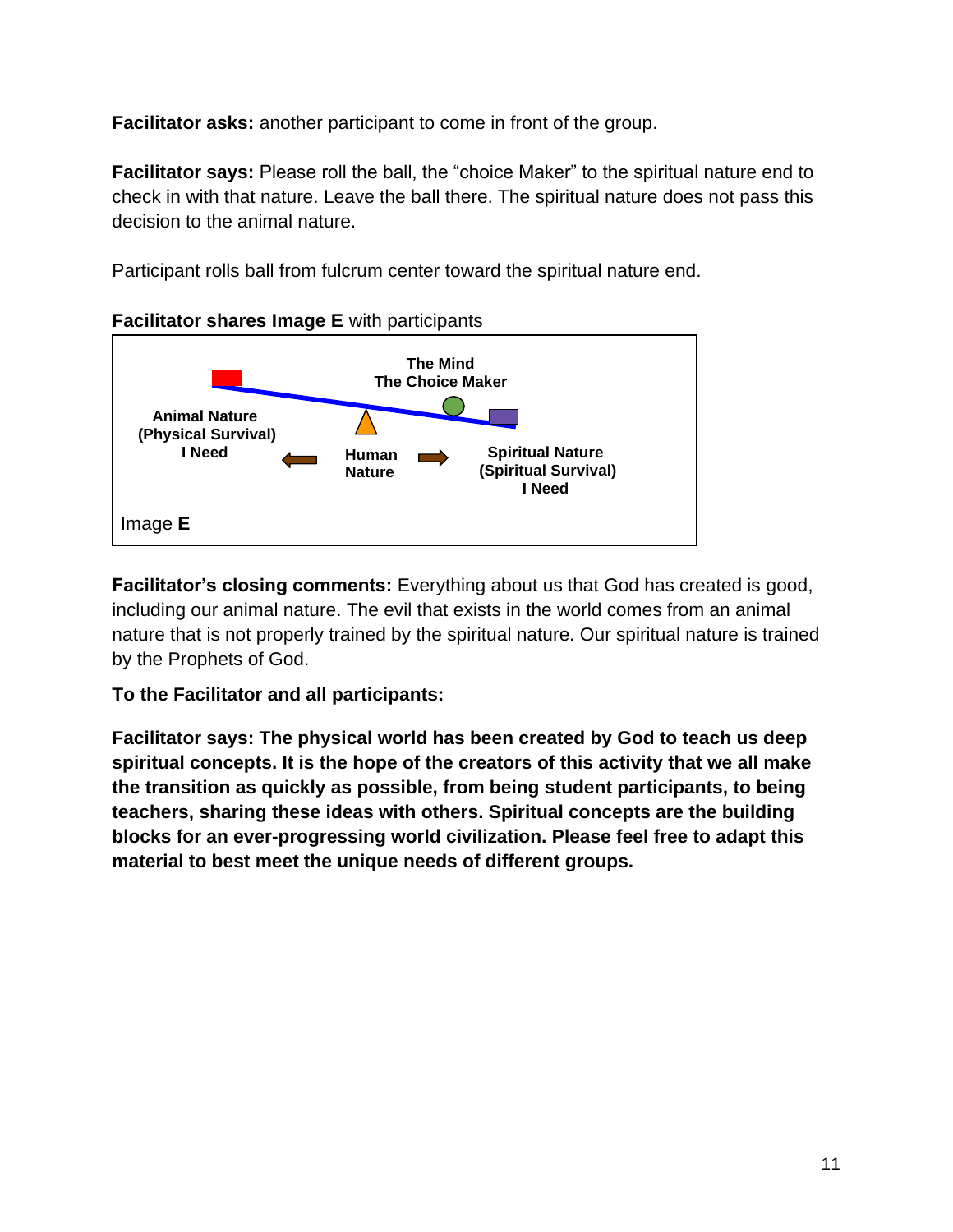## **Children's Activity 1**

Document with text to be read aloud by participants. Facilitator may choose to use a projector.

Materials in Resource Section

**Facilitator says:** All day long we make choices. We want to make choices that make us stronger, healthier not weaker -- Choices that bring us closer to God.

**Facilitator shares Image F** with participants



**Facilitator says:** A puppy only understands what it wants right now. It doesn't know how to make a choice that brings it closer to God. It is telling me: "I want what I want when I want it! And I want it right now and I don't care what anyone else wants!" A puppy doesn't understand what it is supposed to do. It has to be trained.

We are going to call this type of thinking "Puppy Mind" Let's all practice our puppy mind. Let's count to three and all shout: "I want it right now!"

# **Participants shout together: "I want it right now!"**

**Facilitator shares Image G** with participants

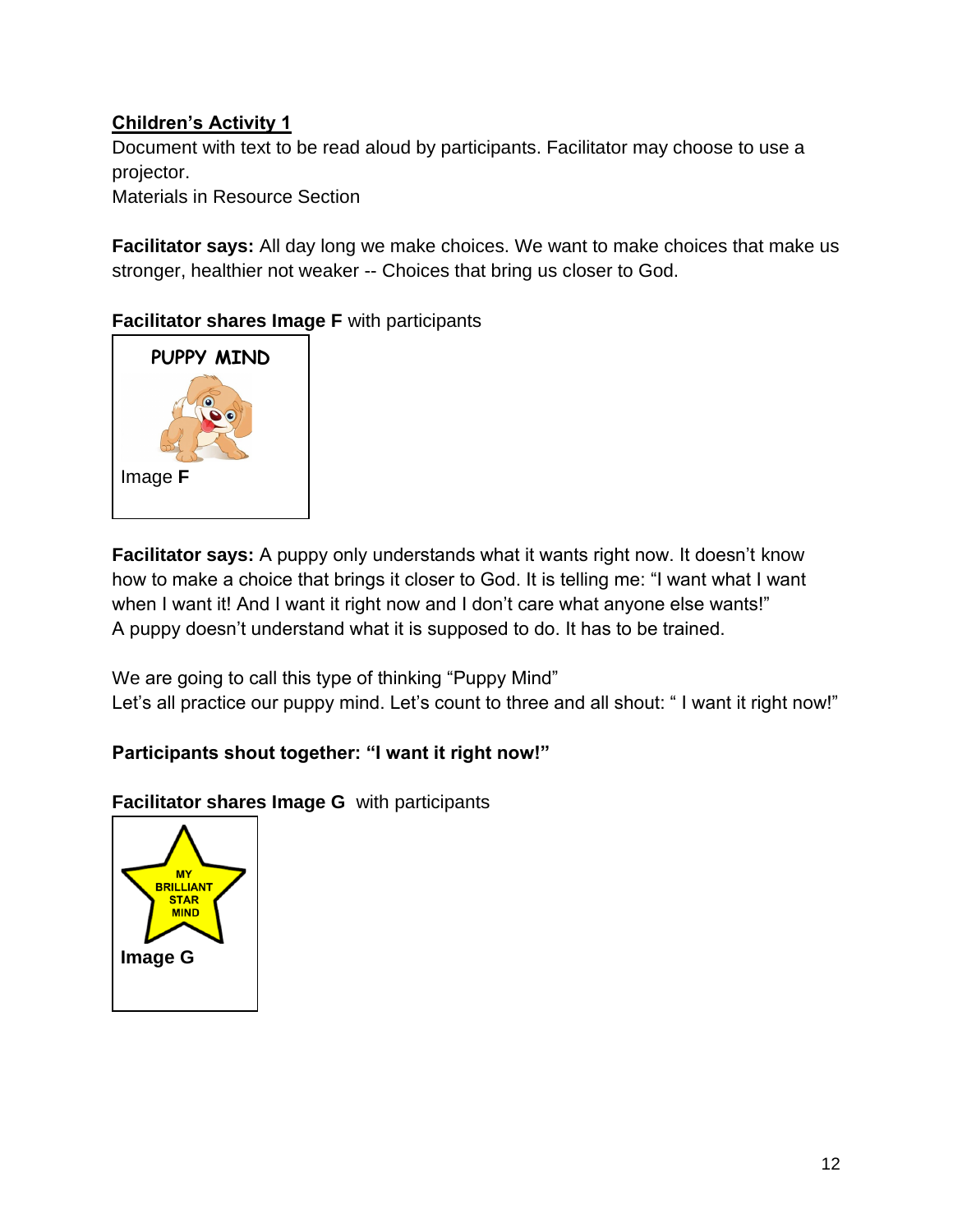**Facilitator says:** A Brilliant Star Mind knows what is good for me and for my friends and my family -- Not just me. It is telling me: "I want to be happy and I want everyone else to be happy too.

I know that when I make a good choice I get closer to God and I help others get closer to God."

Now we are going to look at some situations. We will see what the Puppy Mind tells us to do and what the Brilliant Star Mind tells us to do.

We will see who is really in control of us. Who is our "Choice Maker". Will we make a Puppy Mind choice or a Brilliant Star Mind choice for each situation?

## **Scenario 1**

Mom asked me to clean my room before I watch television. She is going to take a nap.

My Puppy Mind tells me "I'll watch television first and then I'll clean my room. My favorite show is on right now. She's asleep and won't know. My Puppy Mind counts to one before I make my choice, because I am only thinking of me.

My Brilliant Star Mind tells me "I should listen to and obey my mom. I will clean my room first. My Brilliant Star Mind counts to two before I make my choice, because I am thinking of myself and my mom, and I go clean my room first.

# **Facilitator shares Image H** with participants



**Facilitator says:** Now we are going to have a tug of war game between the Puppy Mind and the Brilliant Star Mind.

**Facilitator sets up:** the long rope in front of participants.

**Facilitator puts 2 tape** markers on floor -- 2 feet from center on each side of rope.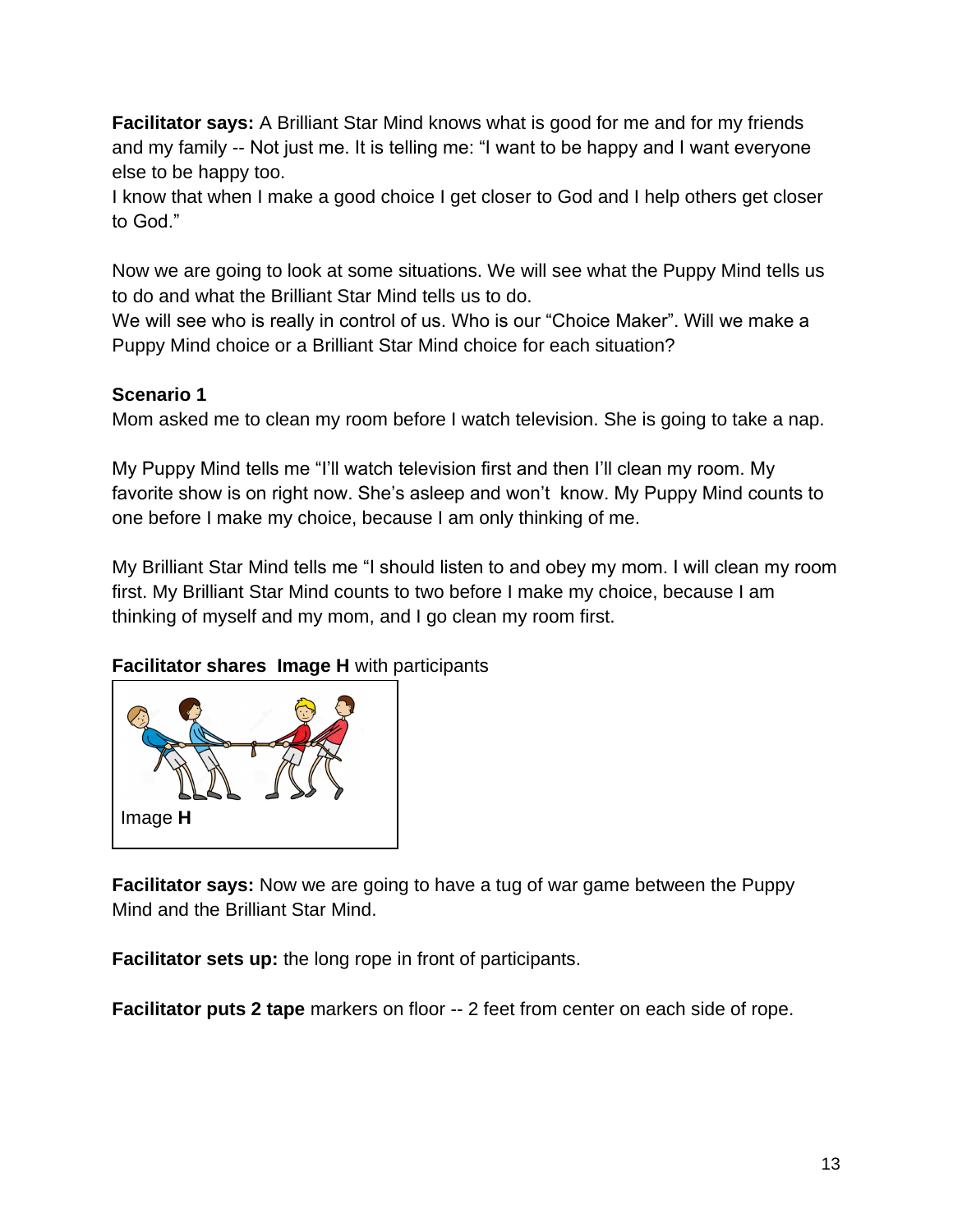### **Facilitator shares Image I** with participants



**Facilitator says:** Sometimes our Puppy Mind will win when it is telling us what we should choose to do. Sometimes our Brilliant Star Mind will win when it is telling us what we should choose to do.

The "Choice Maker" is our mind that makes the final decision of what we will do. The Puppy Mind and the Brilliant Star Mind side will each try to pull the Choice Maker over to their side.

We need a "Choice Maker" to stand at the center of the rope where it is marked.

**Facilitator chooses a participant** to be the "Choice Maker" and directs participant to hold center point of marked rope.

**Facilitator puts:** "Choice Maker" necklace on participant.

**Facilitator says:** We will have the Puppy Mind side of the rope and the Brilliant Star Mind side of the rope. The Choice Maker is standing at the center and is holding onto the rope. Whichever is stronger, the Puppy Mind or the Brilliant Star Mind, is going to be the one to make the choice for us. It will pull the Choice Maker Mind over across its tape line. It might be making a healthy Brilliant Star Mind choice that brings us, our friends and our family closer to God.

Or it might be making a Puppy Mind choice that makes us feel alone and far from our friends, family and God.

We have heard the situation. The Puppy Mind wants to watch T V first. The Brilliant Star Mind wants to listen to mom. We can decide for ourselves what mind we will listen to: our Puppy Mind or your Brilliant Star Mind.

We will take turns being puppies or brilliant stars for each tug of war game.

**Facilitator: chooses** first group of 10 participants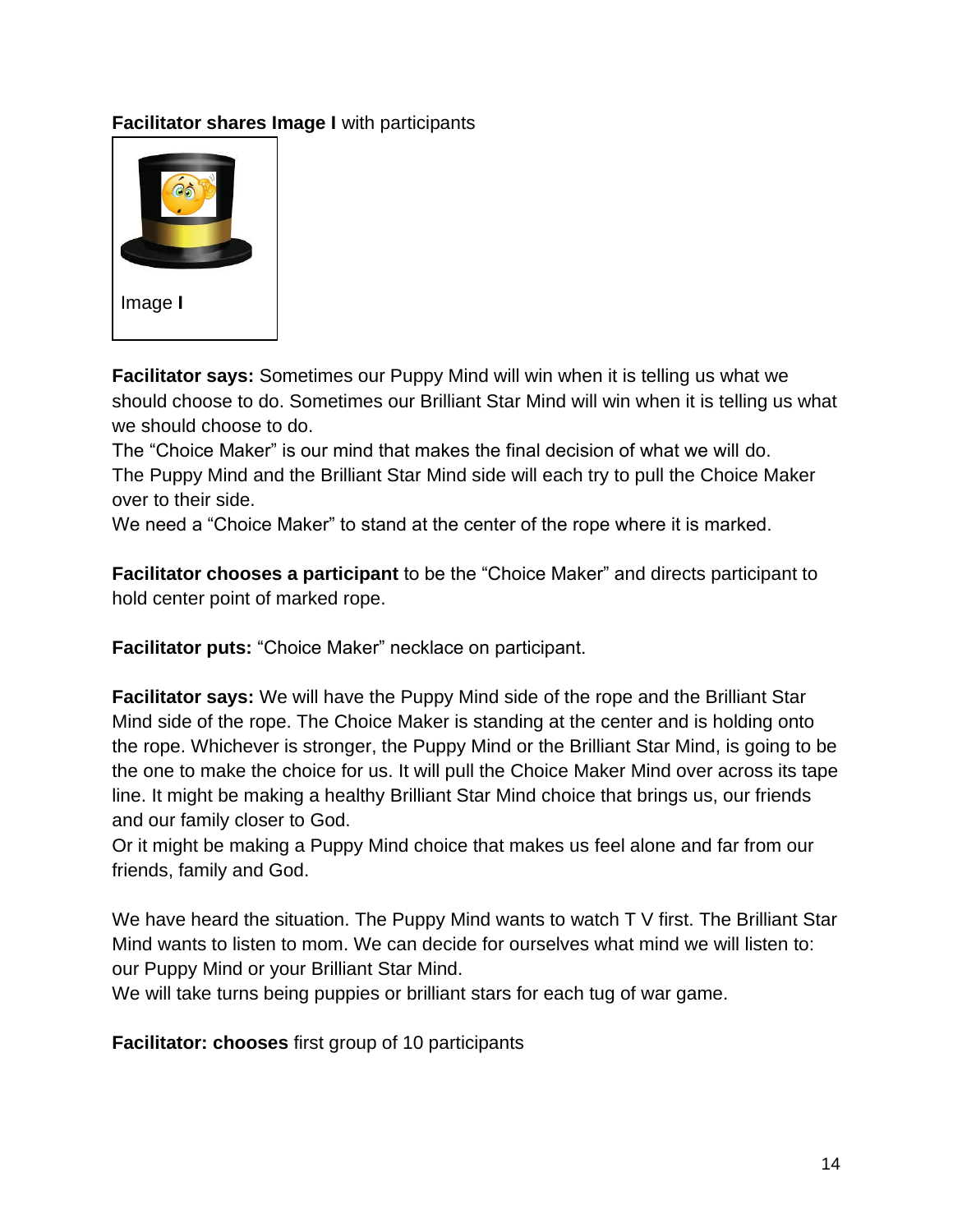**Facilitator places:** five puppy mind necklaces on five participants and directs them to take hold of one end of the rope.

Then facilitator places five brilliant star necklaces on the other five participants and directs them to take hold of the opposite end of rope.

**Facilitator says:** Whichever side can pull the Mind -- the "Choice Maker" past the tape line on their side will be the winner. We all need to know that the brilliant star mind is not going to win every tug of war. Sometimes our puppy mind will win.

Now both sides pull the rope. Go!

**Facilitator announces** the winning side. S/he collects the necklaces and asks participant volunteers to return to their seats.

**Facilitator asks:** What can be learned from the outcome of this tug of war? What effect will this choice that our mind made have on us and on others?

## **Participants respond**

**Facilitator says:** Remember that the brilliant star mind is not going to win every tug of war. Sometimes our puppy mind will win.

When this happens, it is not the end of the world. We realize our mistake and try harder the next time. Just like a real puppy needs to be trained to make better decisions, our puppy mind needs to be trained. The puppy is not bad and neither are we.

# **Scenario 2**

**Facilitator says:** Dad said don't eat snacks before dinner because you won't have room for your dinner. My Puppy Mind tells me "Oh I will be able to eat my snack now. I want that snack right now. I'm not thinking about later. I'm a puppy." I only know how to count to one before I make my choice because I am thinking only of me. I count to one. I eat the snack.

My Brilliant Star Mind tells me " Listening to my father is more important than listening to my stomach." My Brilliant Star Mind counts to two before I make my choice because I am thinking of myself and my father. I don't eat the snack.

**Facilitator chooses** a second group of 10 participants

Repeat tug of war activity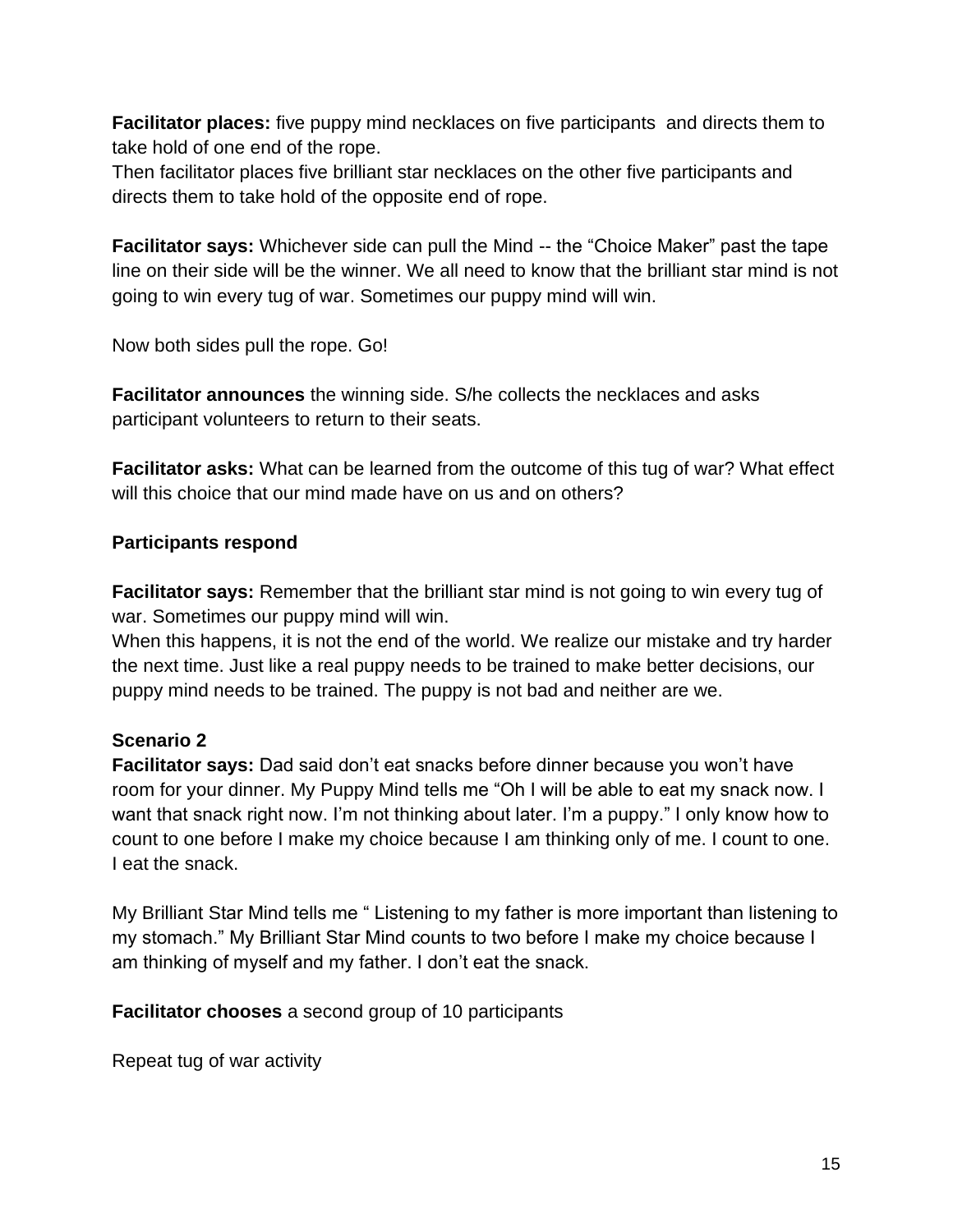**Facilitator announces** the winning side. S/he collects the necklaces and asks participant volunteers to return to their seats.

### **Scenario 3**

#### **Facilitator says:**

My little brother is like a puppy. He wants the toy I am playing with. His puppy mind tells him he wants that toy RIGHT NOW. He takes it away from me. My Puppy Mind tells me: "No way. This is my toy!" I'm a puppy. I only know how to count to one because I am a puppy and I am only thinking of me. I grab it back.

My Brilliant Star Mind tells me: " I know my brother is too young to understand sharing". My Brilliant Star Mind counts to two because I am thinking of myself and my little brother. I will give him one of his favorite toys and I will get mine back.

**Facilitator chooses** a third group of 10 students

Repeat tug of war activity

**Facilitator announces** the winning side. S/he collects the necklaces and asks participant volunteers to return to their seats

## **Facilitator closing remarks**:

There is nothing wrong with us when we feel we are pulled in different directions. Adults also feel like they are being pulled in different directions every day.

With the help of our Brilliant Star mind we can make better and quicker choices. We will feel less nervous. will feel happier and more peaceful and closer to God.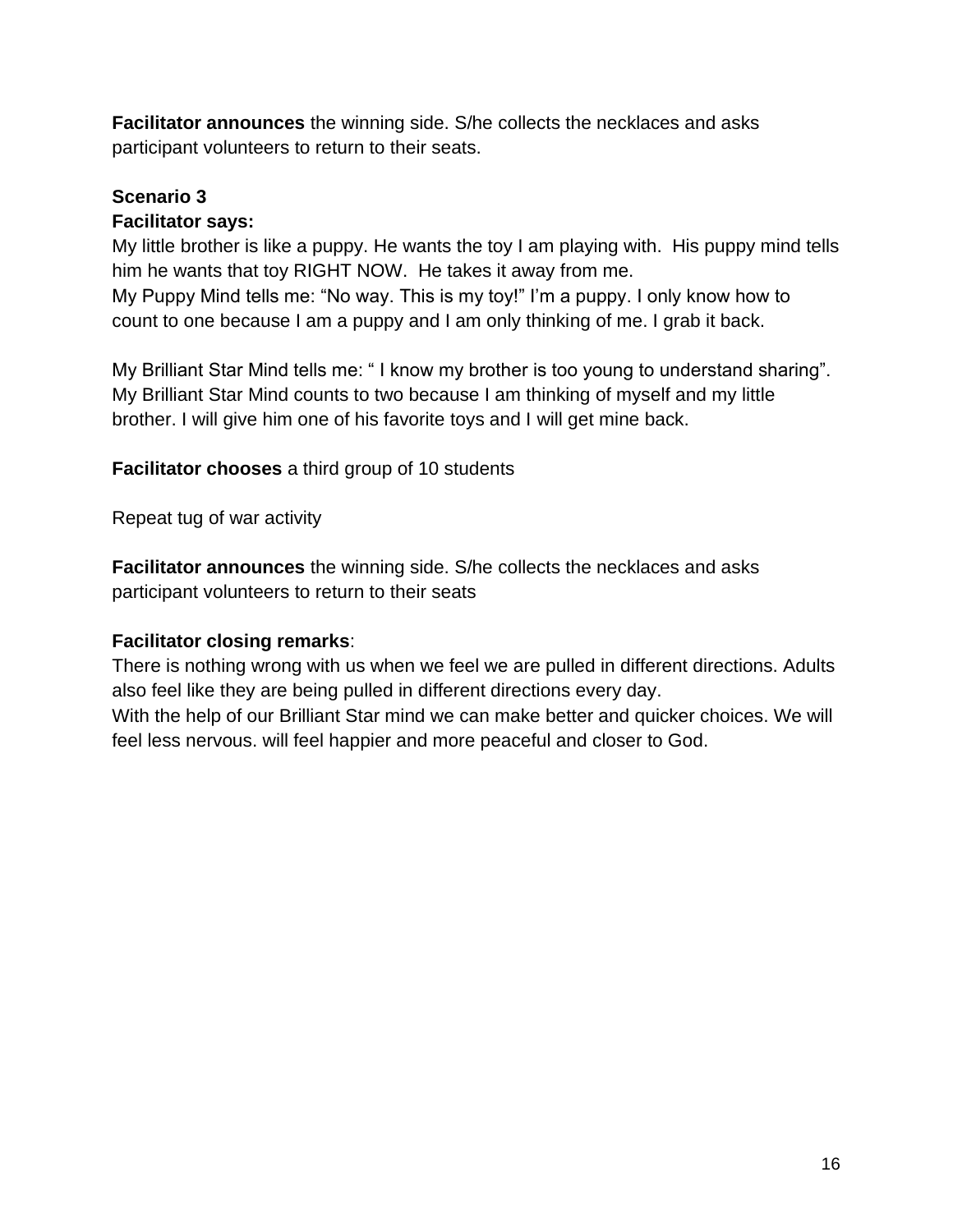## **Children's Activity 2**

Document with text to be read aloud by participants. Facilitator may choose to use a projector.

Materials in Resource Section

**Facilitator sets:** channeled plank balanced at fulcrum in front of participants.



Image for facilitator reference

#### **Facilitator: If not using wooden model, share image J with participants**



**Image for facilitator reference**

**Facilitator attaches** a "puppy mind" image to one end of the plank.

**Facilitator says:** Let's put a picture of a "puppy mind" on one end of the plank. The puppy mind is our animal self. It thinks like a puppy. It can only think of itself.

The animal self helps us make choices when we are in danger. It helps keep us safe.

**Facilitator attaches** a "brilliant star" image to the other end of the plank.

**Facilitator says:** Let's put a picture of a "brilliant star mind" at the other end of the plank. This is our spiritual self. The spiritual self helps us make choices that bring us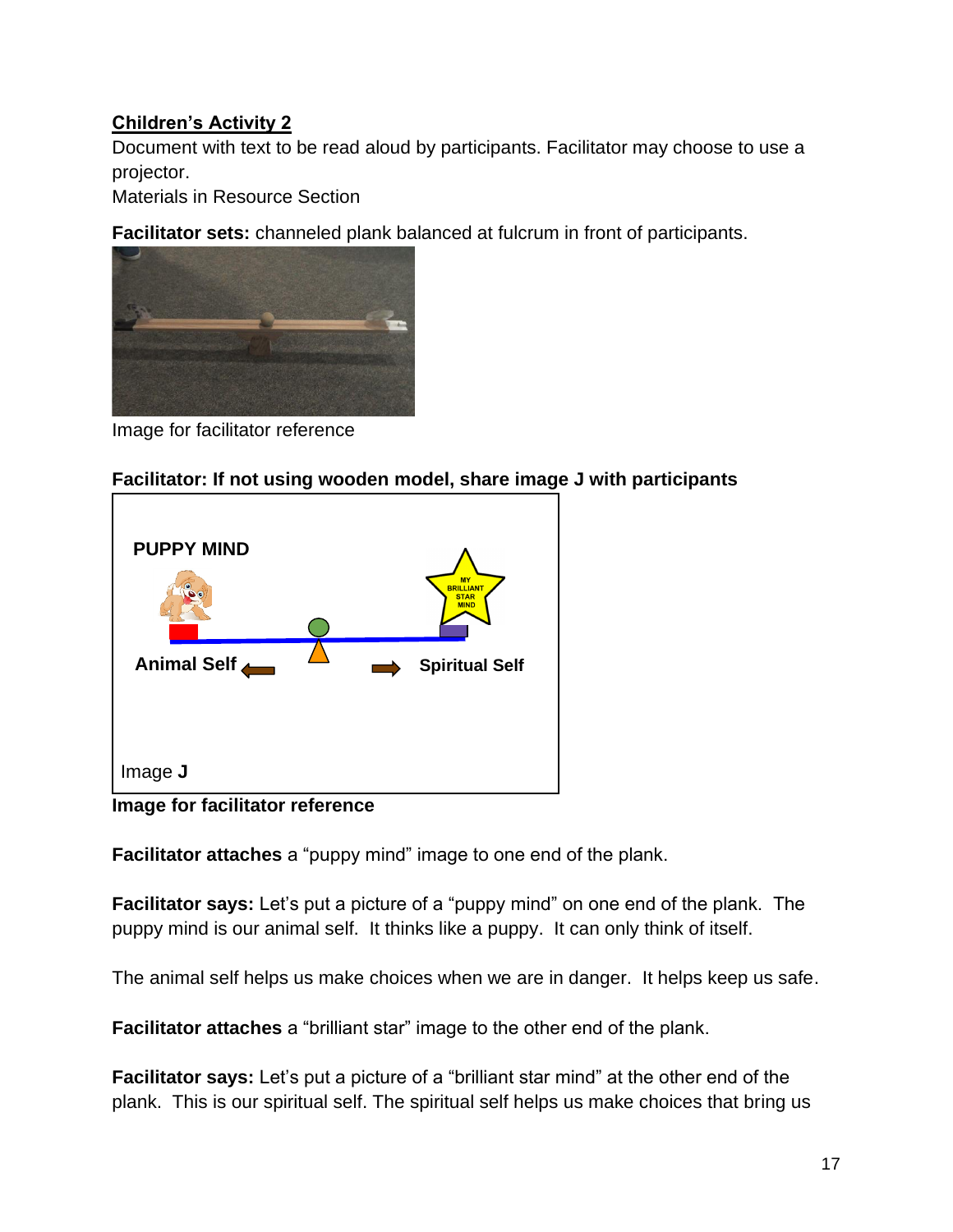close to God, our family and our friends. The spiritual self is really the one we want to be in charge --- the one to make our choices.

**Facilitator places** small ball at the center of the plank.

**Facilitator says:** Let's put a small ball at the center point of the plank. This is our "choice maker mind".

Now we are going to look at some scenarios in which the spiritual self and the animal self are fighting to control our choices, like in a tug-of-war.

## **Scenario 1**

Your mom is walking with you in the park. You are both eating hamburgers. A big dog is running toward you both. Instantly, mom's spiritual self decides that in this situation she needs help from her animal self. Mom puts herself in front of you to protect you. She throws her hamburger to the dog. Her mind checked in with her spiritual self and her spiritual self told her animal self to take action to you safe. You and your mom hurry into the fenced-in play area.

**Facilitator asks:** a participant to come in front of the group**.**

**Facilitator says:** Please first roll the ball from the center point to the spiritual self side and then quickly to the animal self side.

# **Participant rolls the ball**

## **Scenario 2**

**Facilitator says:** You and your mom are in the fenced-in play area. There is no more danger. Now the dog comes up to the fence and is wagging its tail. Mom begins to think about what just happened. What may be going on with this dog? Maybe the dog is lost and just hungry. She notices that the dog is wearing a collar with an ID tag. She gently approaches the dog. She reads the tag and finds out who its owner is. She calls the owner on her cell phone and tells her where the dog is.

**Facilitator asks:** a participant to come in front of the group**.**

**Facilitator says:** Which mind is your mom using to make her choice? Is it her puppy mind - animal self or her brilliant star mind - spiritual self ?

## **Participant responds**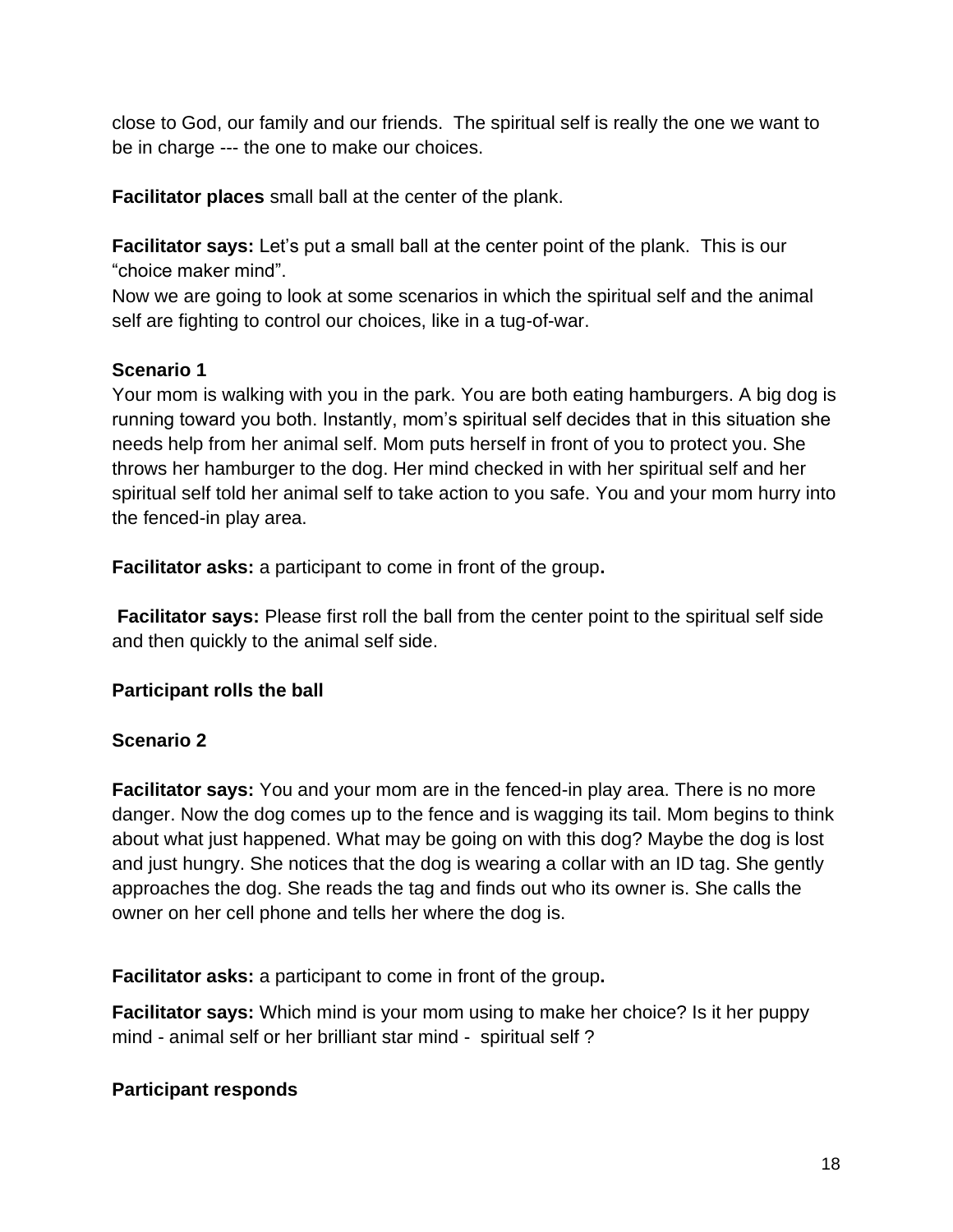**Facilitator says:** Now roll the ball, the Choice Maker-Mind, to that side.

**Participant rolls ball** from fulcrum center to spiritual - self end**.** 

**Facilitator says:** This time mom let her spiritual self make the choice. This time since there isn't any danger she does not have to "roll" the decision over to her animal self.

**More Scenarios:**

### **Taking toys Scenario:**

**Facilitator says:** Your little sister, Sidney, is not old enough to understand that she has to share. She wants the toy you are playing with.

Sidney uses just her puppy mind animal self to make her choice. Her animal self feels threatened and she tries to take your toy. When you do not give it to her, she hits you. Now you both are crying. Sidney didn't check in first with her brilliant star spiritual self. She let her animal nature make her choice and tell her what to do. She is too young to understand.

**Facilitator asks:** a participant to come in front of the group**.**

**Facilitator says:** Now roll the ball … the Mind...the Choice Maker to that side.

**Participant rolls ball** from fulcrum center to animal self end**.** 

## **Facilitator - If not using wooden model, share Image K with participants**



Image for facilitator reference

**Facilitator says:** Sidney is too young to be able to decide to let her brilliant star mind her spiritual self take charge of her mind.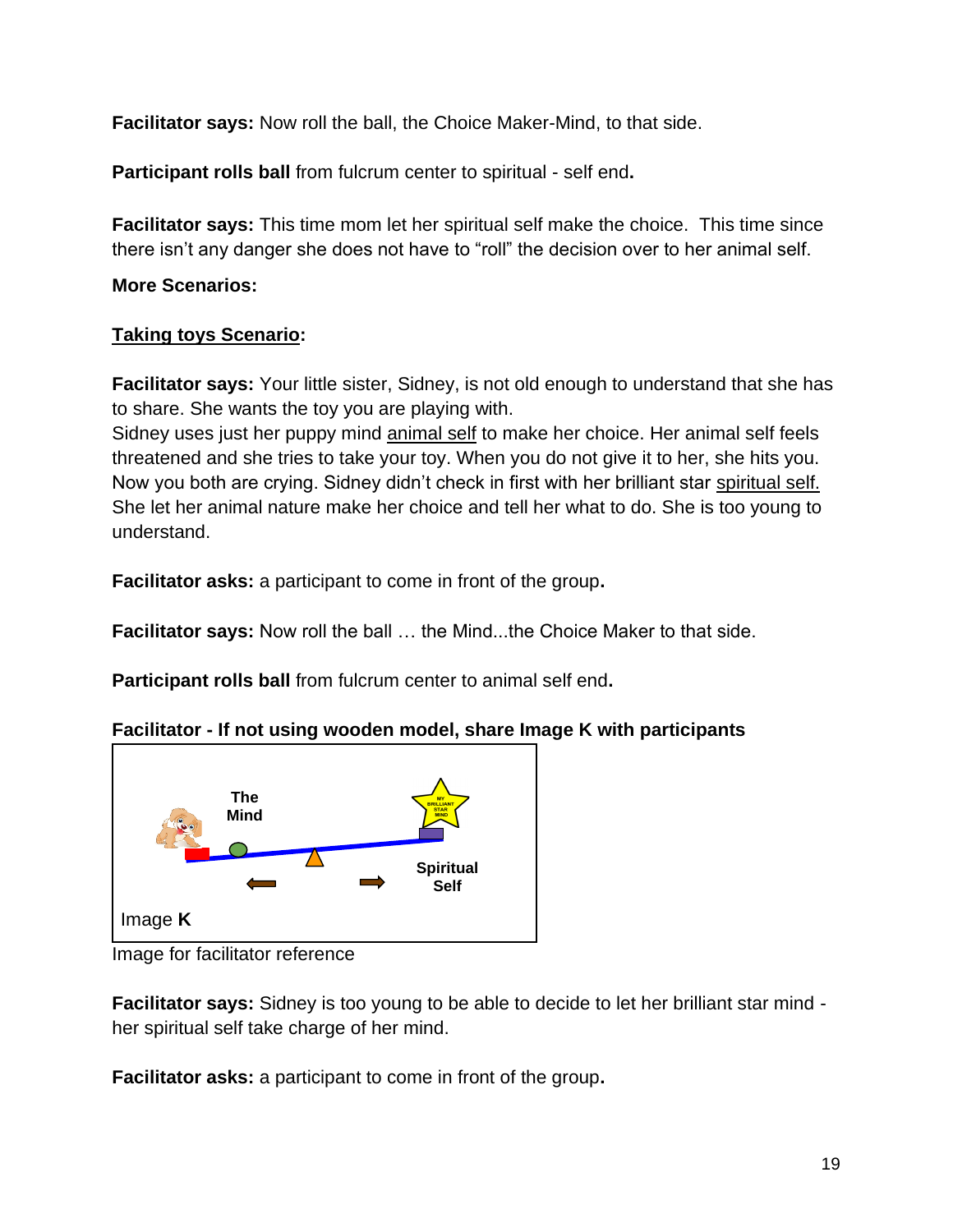**Facilitator says:** But you can use your brilliant star mind - your spiritual self, to help in this situation. You can choose to play with another toy or you can find a different toy to give to Sydney. Now roll the ball … the Mind...the Choice Maker to that side.

**Participant rolls ball** from fulcrum center to spiritual self end**.** 



**Facilitator: If not using wooden model, share Image L with participants**

# **Two Kids working together Scenario:**

**Facilitator says:** You and your good friend Katie are working together to make a sculpture out of clay. Katie accidentally drops it and breaks it. When the animal self takes charge of your mind, you get really mad and blame her, saying it's all her fault. Both of you have your feelings hurt and you stop working together.



**Facilitator: If not using wooden model, share Image K with participants**

**Image for facilitator reference**

**Image for facilitator reference**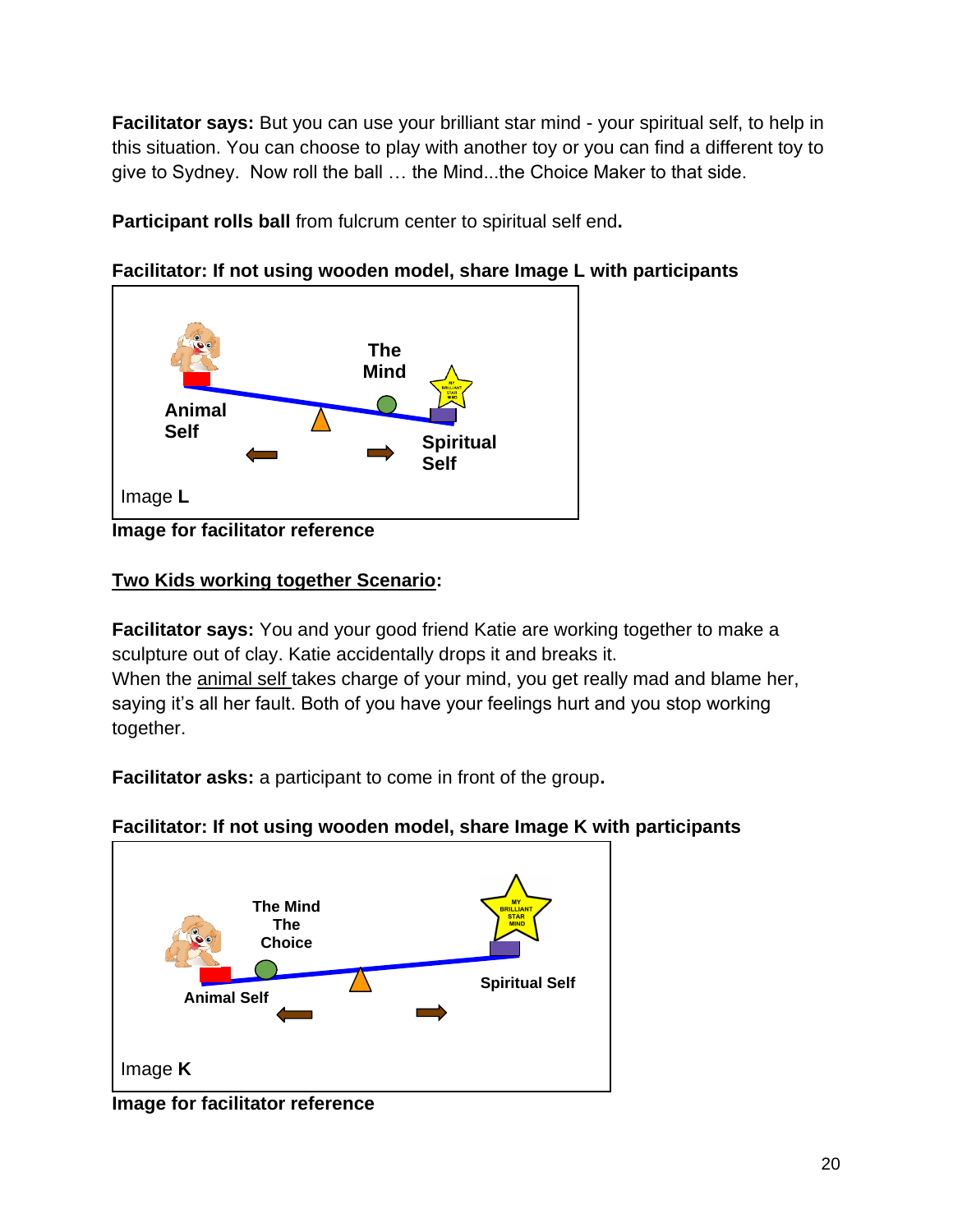**Facilitator says:** Now roll the ball … the Mind...the Choice Maker to that side.

**Participant rolls ball** from fulcrum center to animal self end**.** 

**Facilitator says:** When the spiritual self takes charge of your mind, you pause and think about it and then you know that it was an accident. Clay is delicate and breaks easily. You decide to begin again to make a new clay sculpture.

**Facilitator asks:** a participant to come in front of the group**.**

**Facilitator says:** Now roll the ball … the Mind...the Choice Maker to that side.

**Facilitator: If not using wooden model, share Image L with participants**



**Image for facilitator reference Participant rolls ball f**rom fulcrum center to spiritual self end**.** 

#### **Lunchtime Choices Scenario**

**Facilitator says:** It's lunchtime. I am really hungry. I look in the refrigerator. In the refrigerator I see a sandwich, an apple and some leftover birthday cake. My puppy mind animal self tells me "EAT THE CAKE". I want it right now for lunch.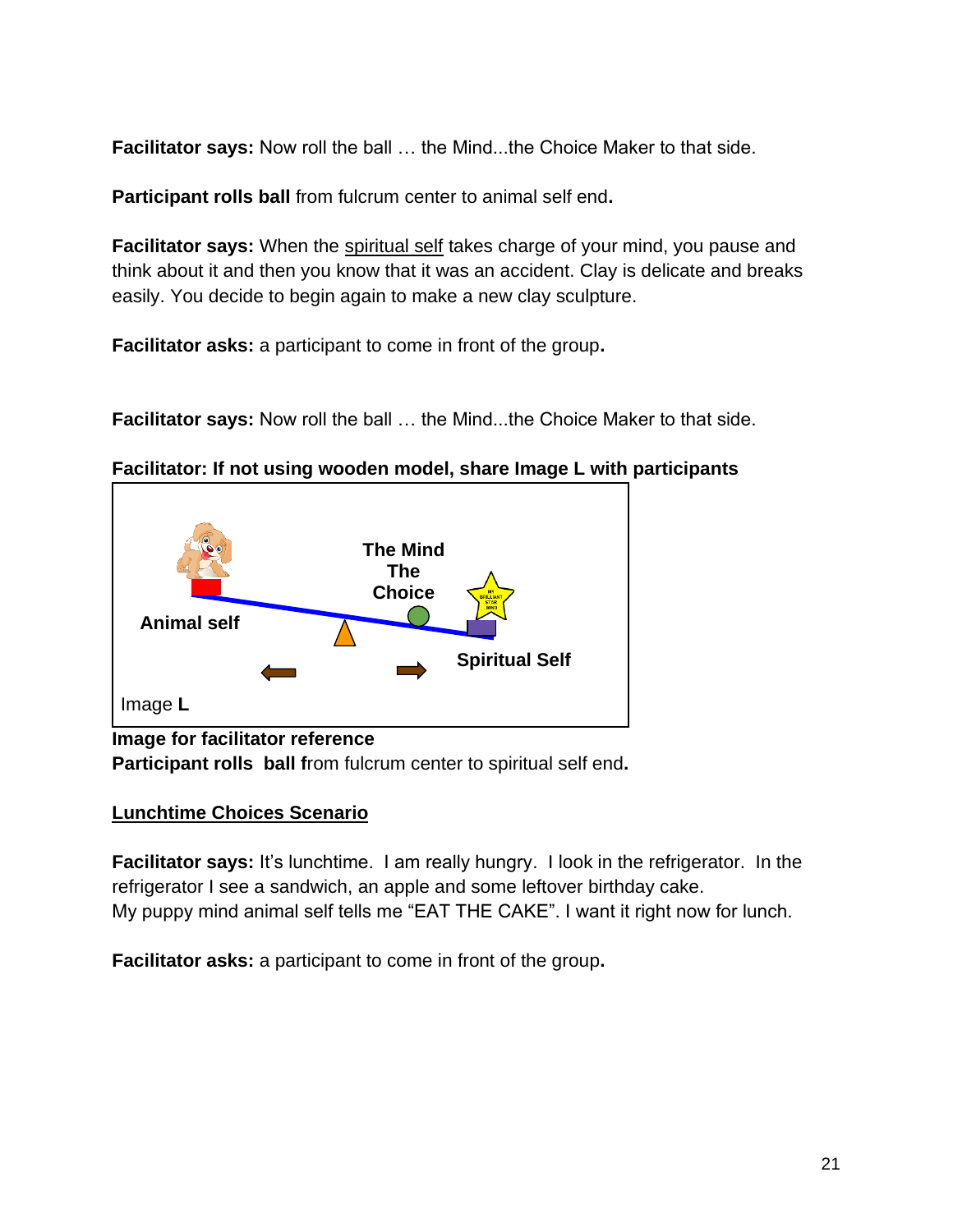

**Facilitator If not using wooden model, share Image K with participants**

**Image for facilitator reference**

**Facilitator says:** Now roll the ball … the Mind...the Choice Maker to that side.

Participant rolls ball from fulcrum center to animal self end**.** 

**Facilitator says:** My brilliant star spiritual self reminds me that I need to eat a healthy lunch. I decide to eat the sandwich and apple first and eat the birthday cake afterwards.

**Facilitator asks:** a participant to come in front of the group**.**

**Facilitator says:** Now roll the ball … the Mind...the Choice Maker to that side.

# **Facilitator If not using wooden model, share Image L with participants**



**Image for facilitator reference**

Participant rolls ball from fulcrum center to spiritual self end**.**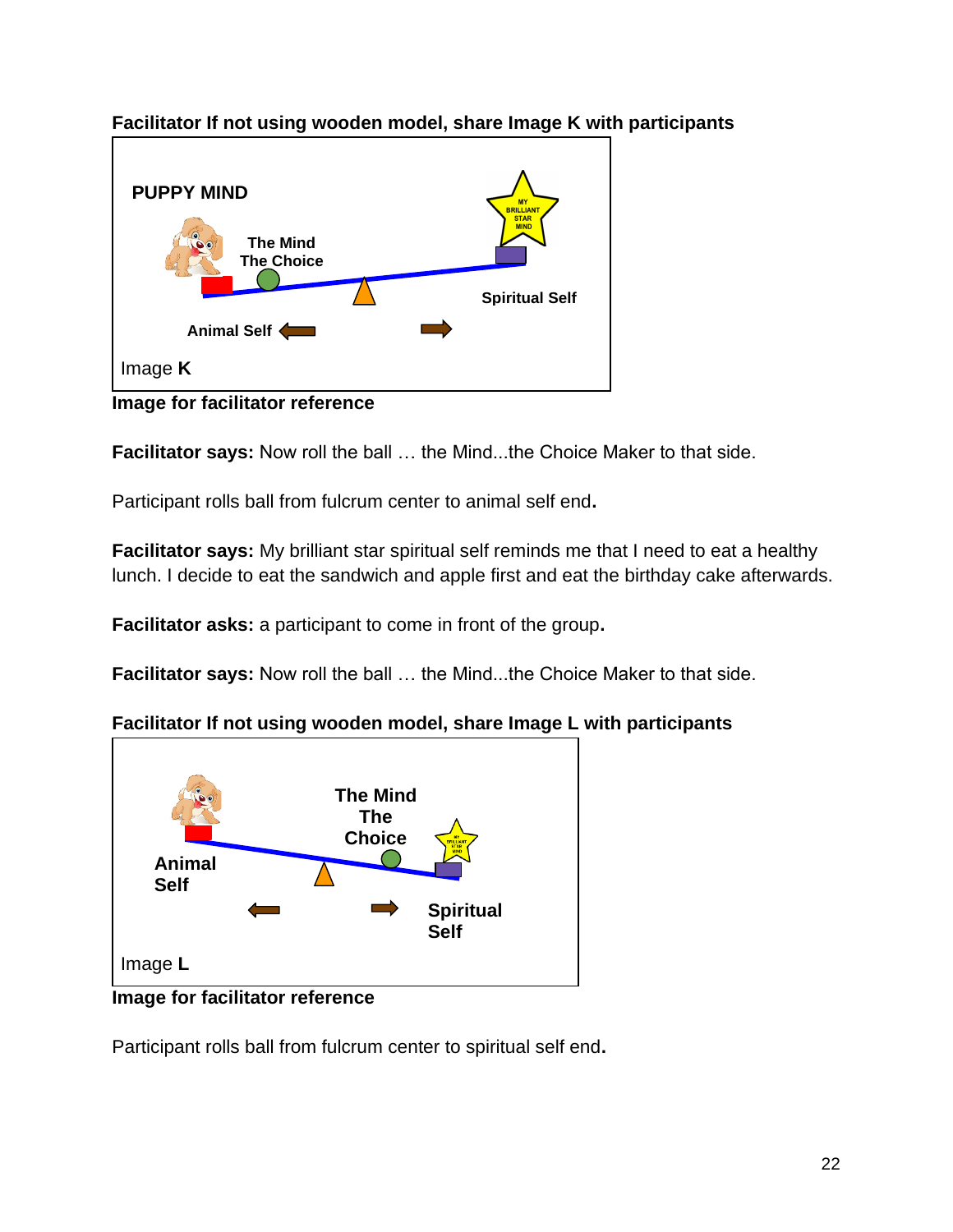**Note to facilitator**: Older participants may be invited to conceive of and discuss other unique scenarios.

**Facilitator closing remarks:** With the help of our Brilliant Star mind we can make better and quicker choices. We will feel less nervous. will feel happier and more peaceful and closer to God. It is so important that we learn now as children to let our Brilliant star spiritual self make our choices. When our spiritual self makes our choices, we make less mistakes. We live more peaceful lives. We feel happier and closer to God and our family and our friends.

### **Printable resources follow appendix**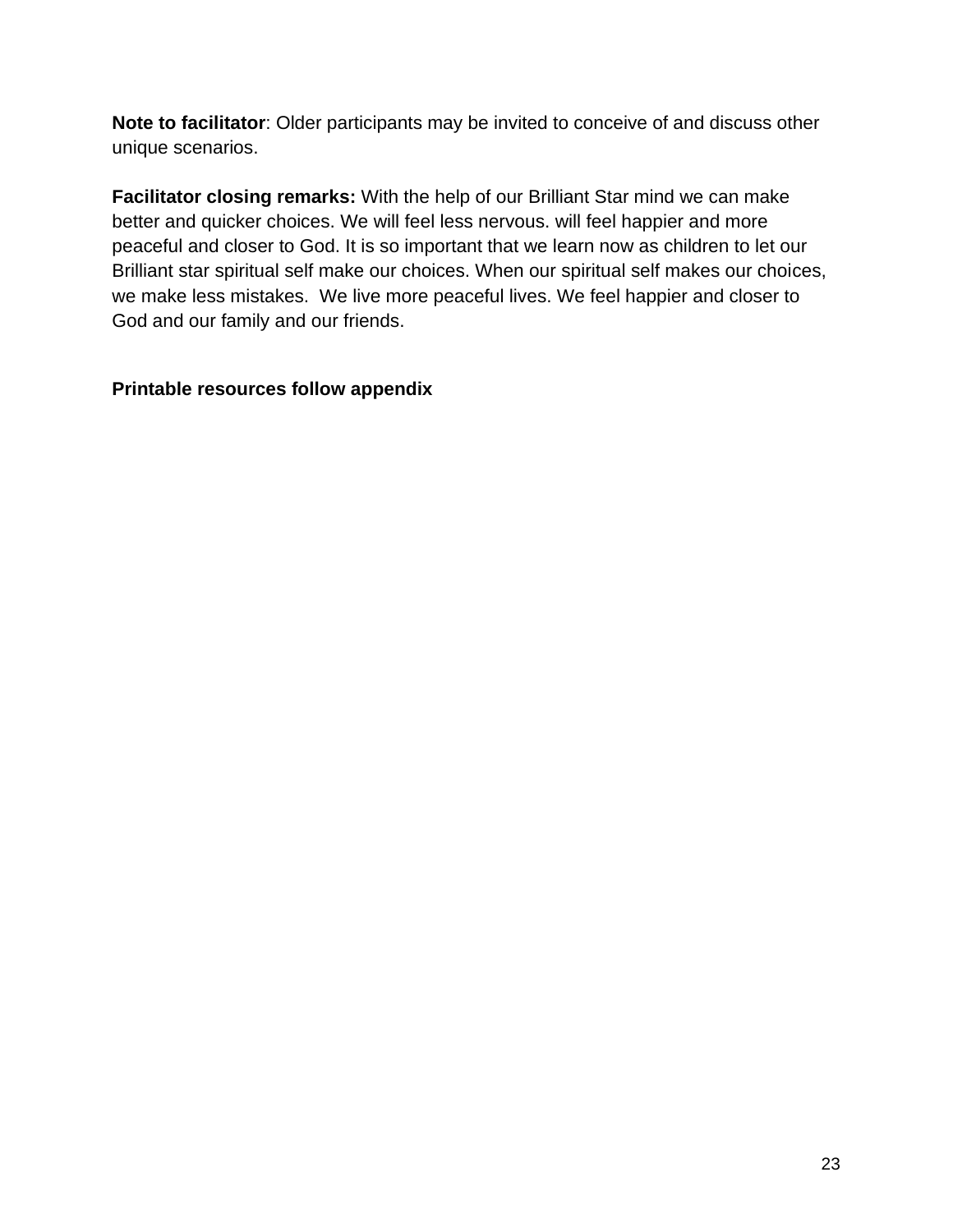## **Appendix: Making Better Choices Using Our Three Natures**

Chart describing our three natures that describes the limits of their abilities:

| <b>Nature</b> | Animating<br>Power | Perception                           | Example       | Goal                       |
|---------------|--------------------|--------------------------------------|---------------|----------------------------|
|               |                    |                                      |               |                            |
|               |                    |                                      |               |                            |
| Animal        | Animal<br>spirit   | Tangible<br>material<br>realities    | Chair         | perfection                 |
| Human         | Human<br>spirit    | Intangible<br>material<br>realities  | "time         | perfection                 |
|               |                    |                                      |               |                            |
| <b>Divine</b> | Spirit of<br>Faith | Intangible<br>Spiritual<br>realities | relationships | <b>PERFECTION</b><br>(God) |
|               |                    |                                      |               |                            |

## **The Three Natures Chart**

Chart also appears in *With Thine Own Eyes* co-authored by Ron Tomanio

In the above chart we can see that all three natures are designed to be united in their desire for perfection. This prevents an internal civil war because they share a "one goal". However, only the spiritual nature can comprehend that the **Perfection** they "yearn" for is God.

"The Creator of all is One God. From this same God all creation sprang into existence, and He is the one goal, towards which everything in nature yearns." 'Abdu'l-Bahá, Bahá'í Reference Library: *Paris Talks*: 15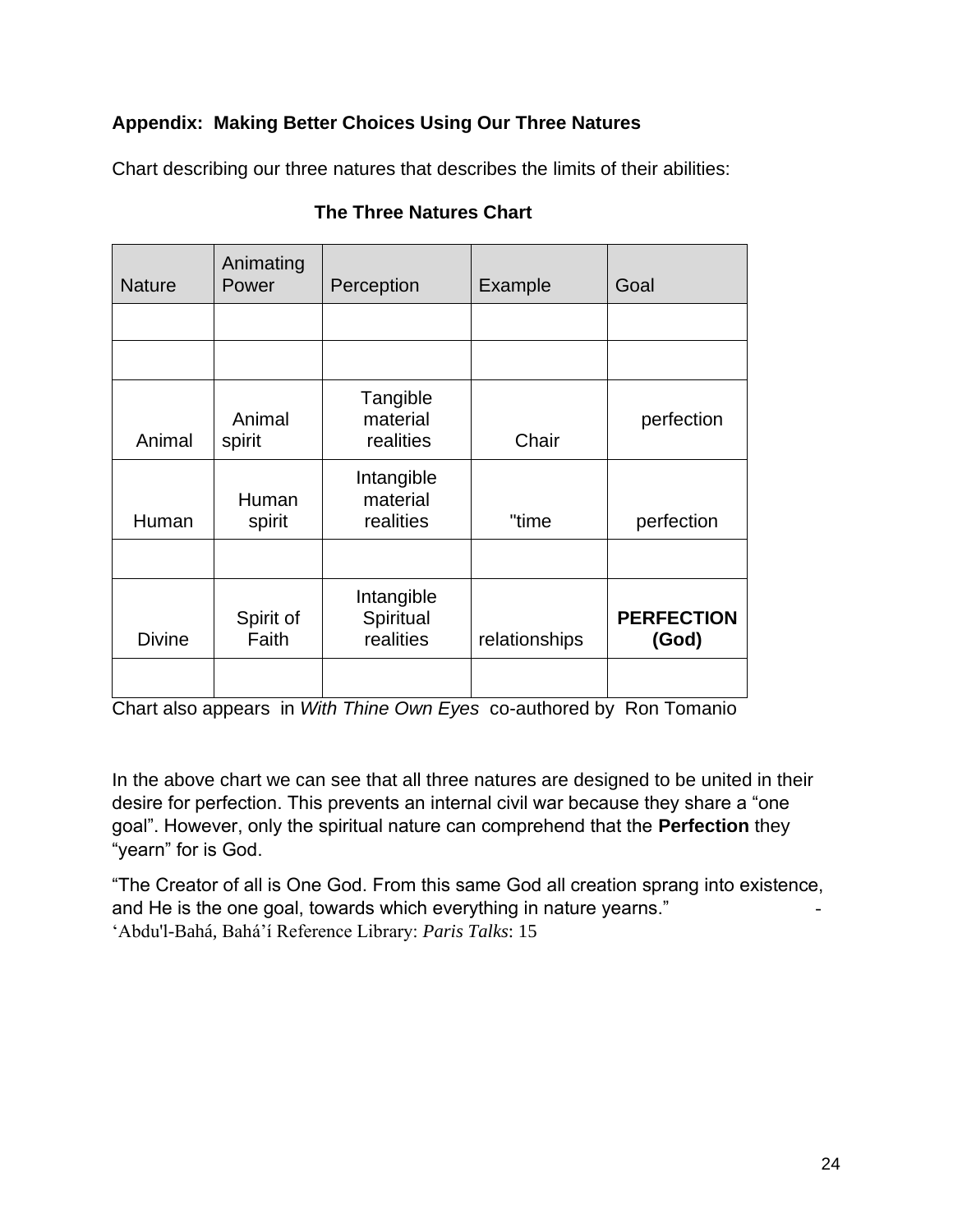

We have three natures with different levels of perception that want what they want. So how can we avoid being torn into pieces? All three natures "yearn" for perfection, But, only the spiritual nature has the capacity to know that the perfection they seek is actually Perfection -- God.

It is the will of God that the spiritual nature be in control:

" The holy Manifestations of God come into the world to dispel the darkness of the animal, or physical, nature of man, to purify him from his imperfections in order that his heavenly and spiritual nature become quickened, his divine qualities awakened, his perfections visible, his potential powers revealed and all the virtues of the world of humanity latent within him may come to life."

**-** 'Abdu'l-Bahá**,** Bahá'í Reference Library: *Promulgation of Universal Peace*: 139

Our spiritual nature, guided by the Covenant of God, is the only nature that has the complete knowledge necessary to make wise decisions. Ideally, the spiritual nature trains and guides the animal and human natures. The animal and spiritual nature vie for control of the human nature whose main quality is the mind.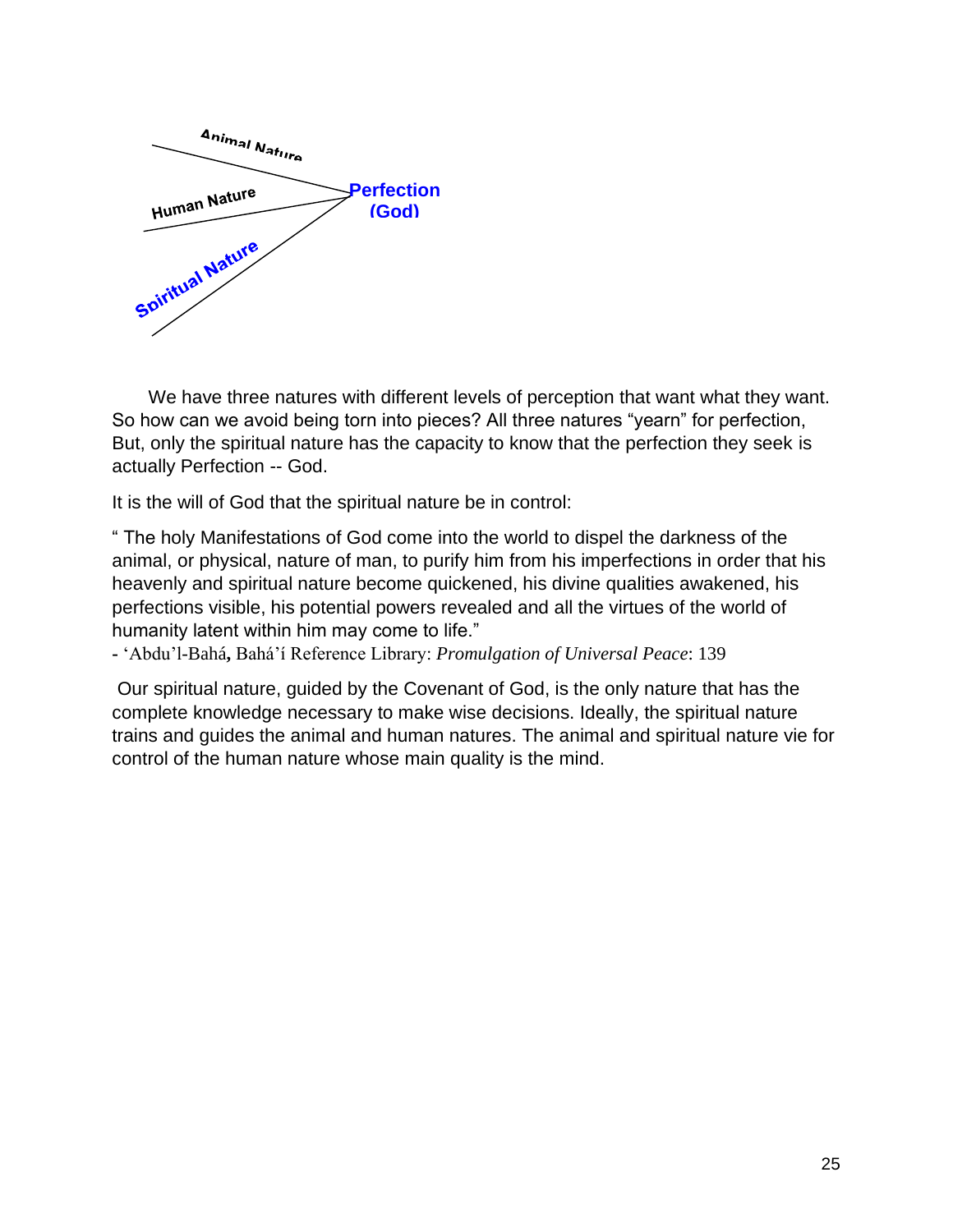#### **Resource Section**

#### **Adult Activity 1**

**Materials:**

6 meter Length of rope for tug of war with center marked with tape Tape for floor Images **A,F,G.I,B** 5 "Puppy Mind" necklaces 5 "Brilliant Star Mind" necklaces 1 "Choice Maker" necklace

#### **Adult Activity 2**

**Materials:** Wooden plank with cut channel and fulcrum (assembly instructions below) Small Ball Images **C,D,E** 

#### **Materials for Children's Activity 1**

6 meter Length of rope for tug of war with center marked with tape Tape for floor Images **F.G,H** 5 "Puppy Mind" necklaces 5 "Brilliant Star Mind" necklaces 1 "Choice Maker" necklace

#### **Materials for Children's Activity 2**

Wooden plank with cut channel and fulcrum ( assembly instructions below) Small Ball Images **J,K,L**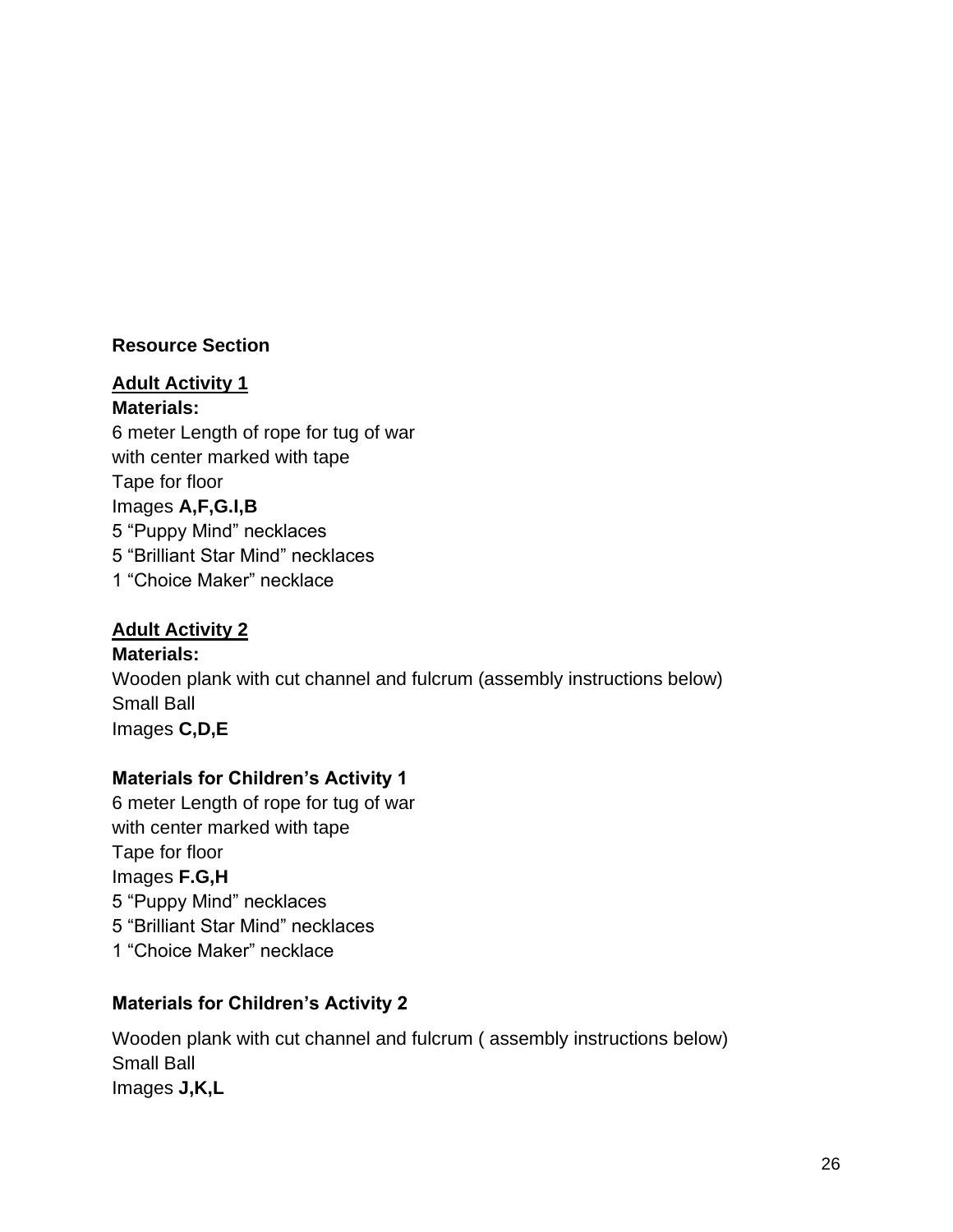#### **Wooden Plank with cut channel and fulcrum: instructions:**

Build a balance using long wooden plank - Cut a 1" channel in plank, wide enough for a ball to roll back and forth. Cut a small depression in the center of the channel to allow the ball to rest there. Attach wooden block at each end. Label blocks "spiritual nature" and "animal nature". Make a fulcrum block and attach a fulcrum support to bottom of plank. Rest plank on fulcrum block. For use with children attach an image of a "Brilliant Star Mind" onto the block representing the spiritual nature. Attach an image of a "Puppy Mind" onto the block representing the animal nature. Attach an image of the "Choice Maker Mind" onto the fulcrum block. Images found in Resource Section of Theme. The ball symbolizes that the mind may be directed by either our spiritual or animal nature depending on which is in control at a given moment.

Alternately use thick corrugated cardboard. Using a box cutter, score cardboard piece on both sides of long section and bend upward to form two narrow walls to keep ball on cardboard.



#### **Images:**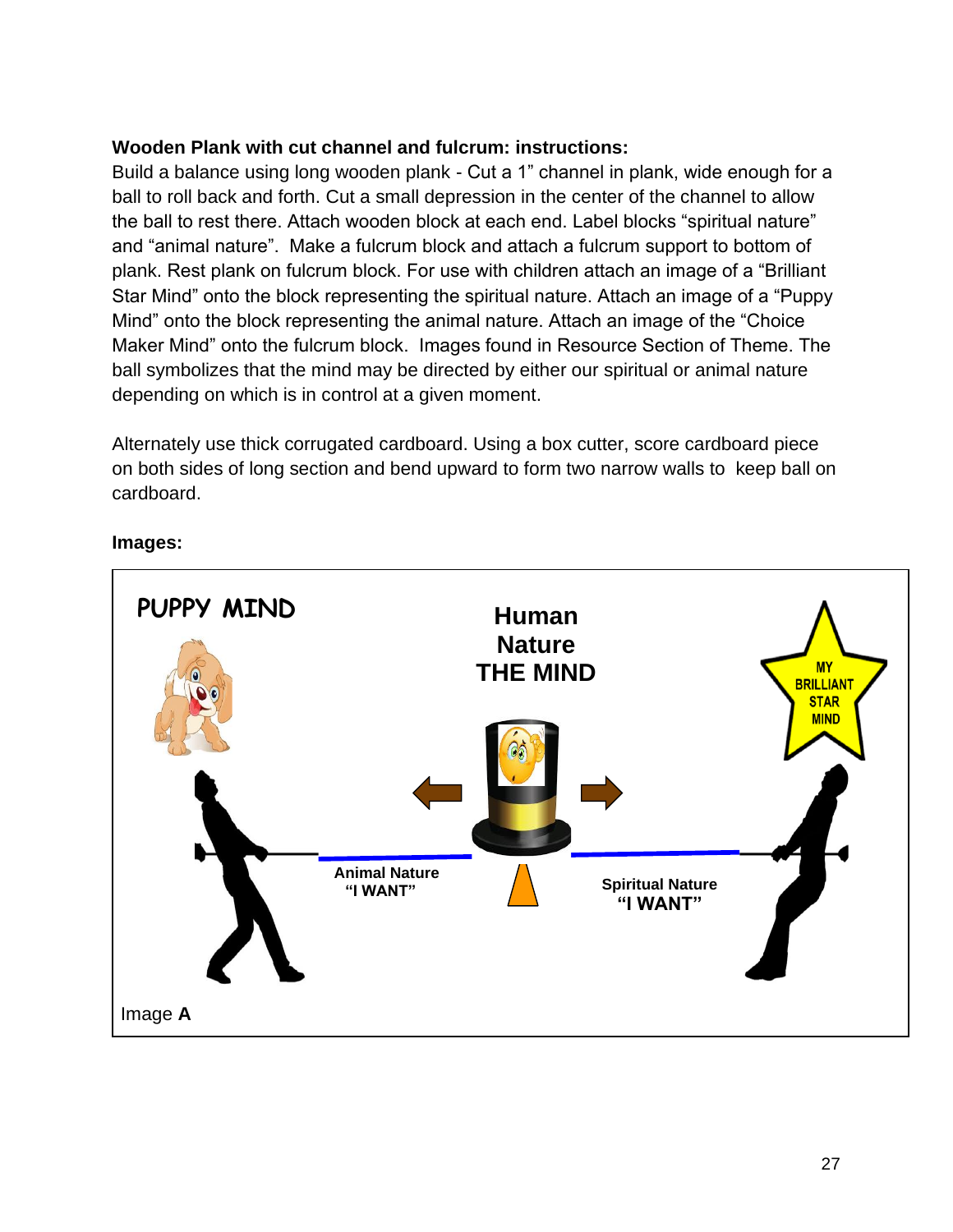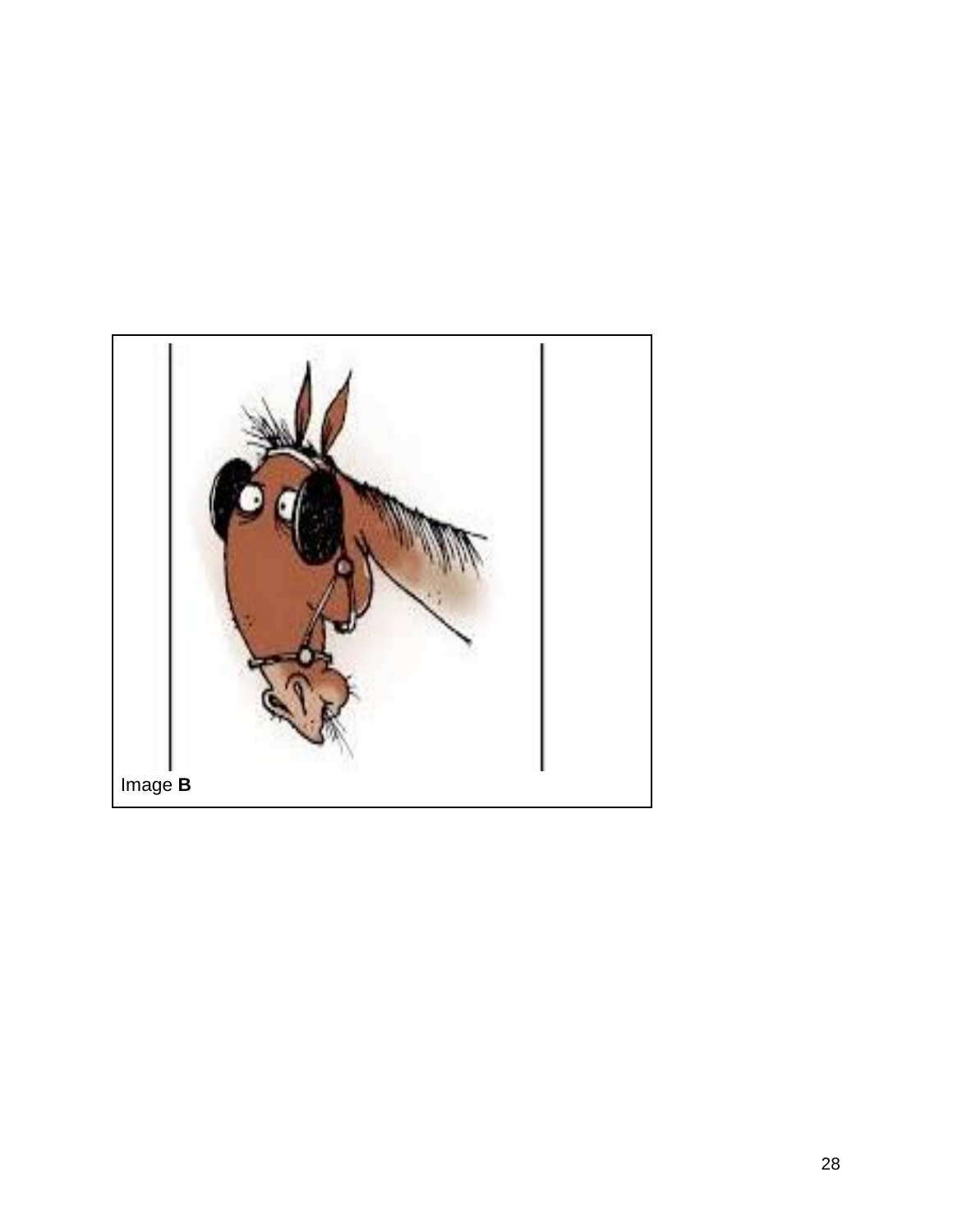

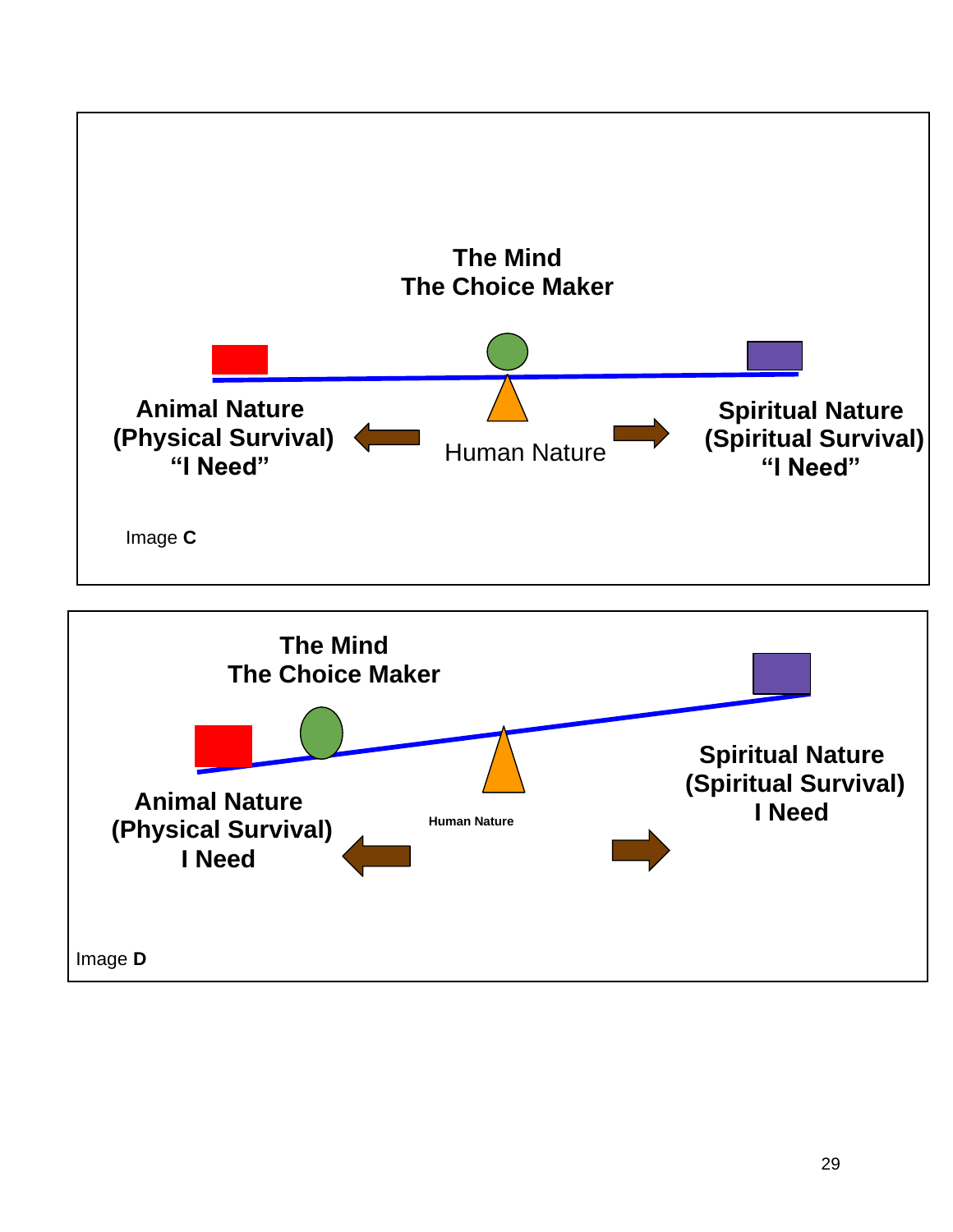

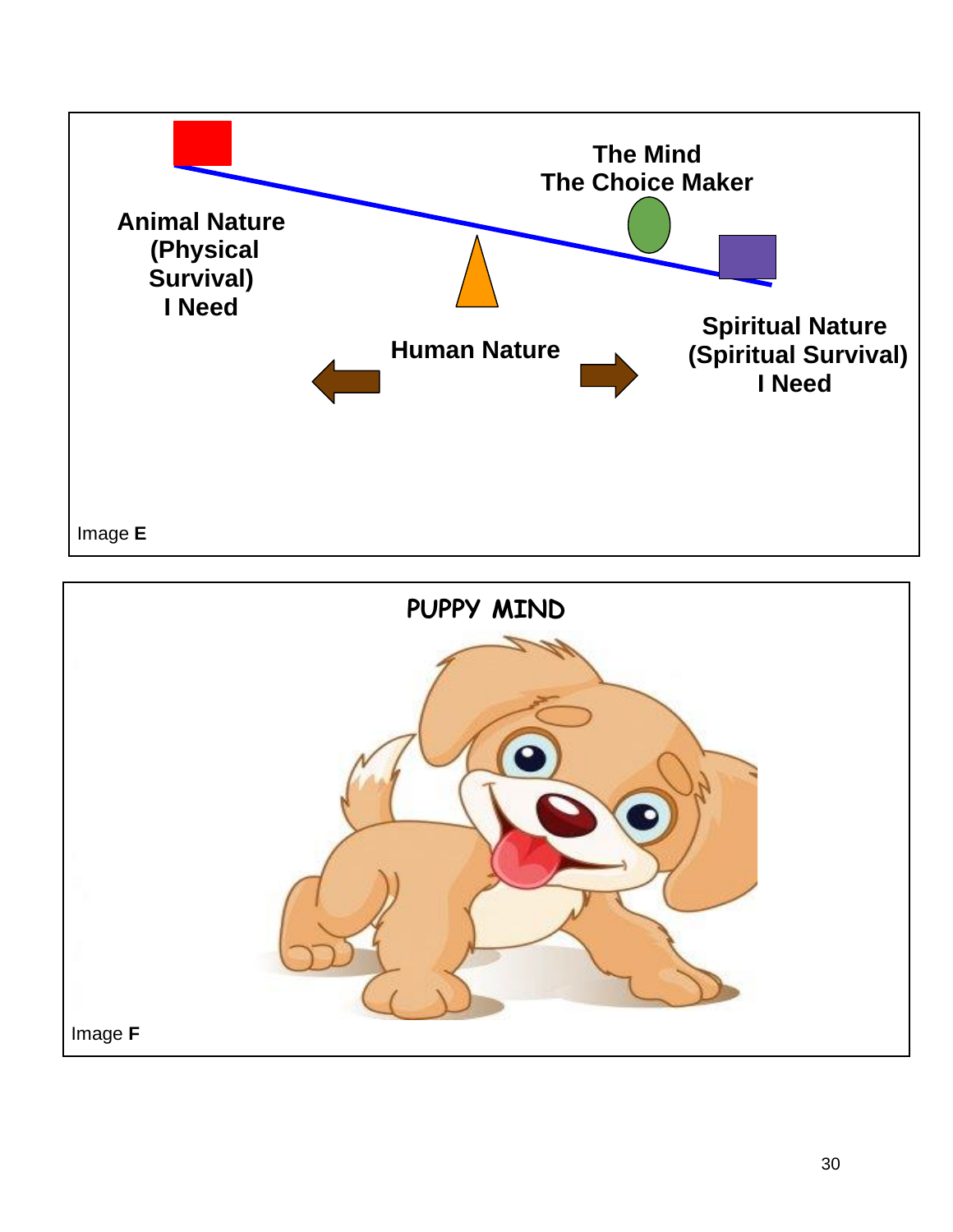

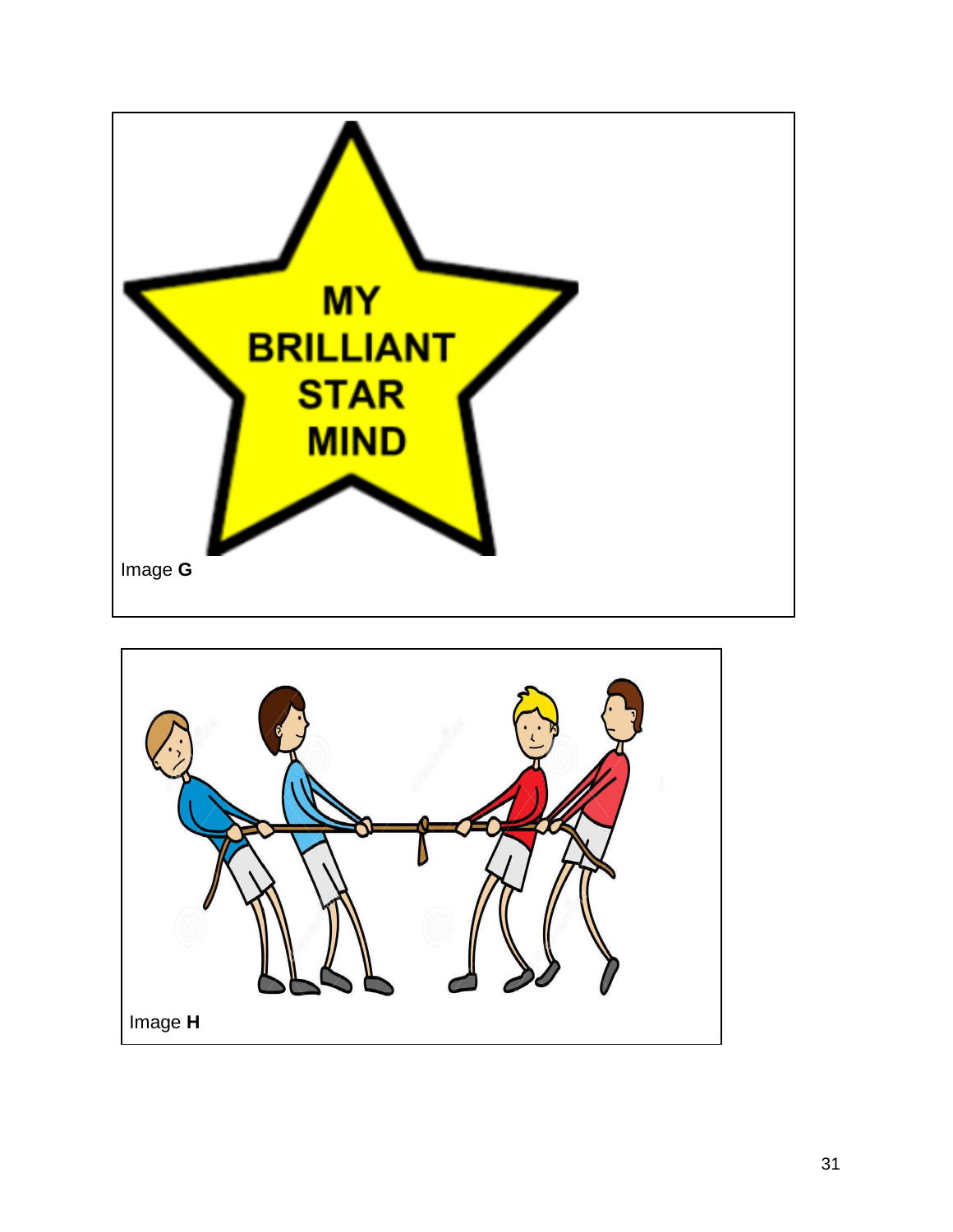